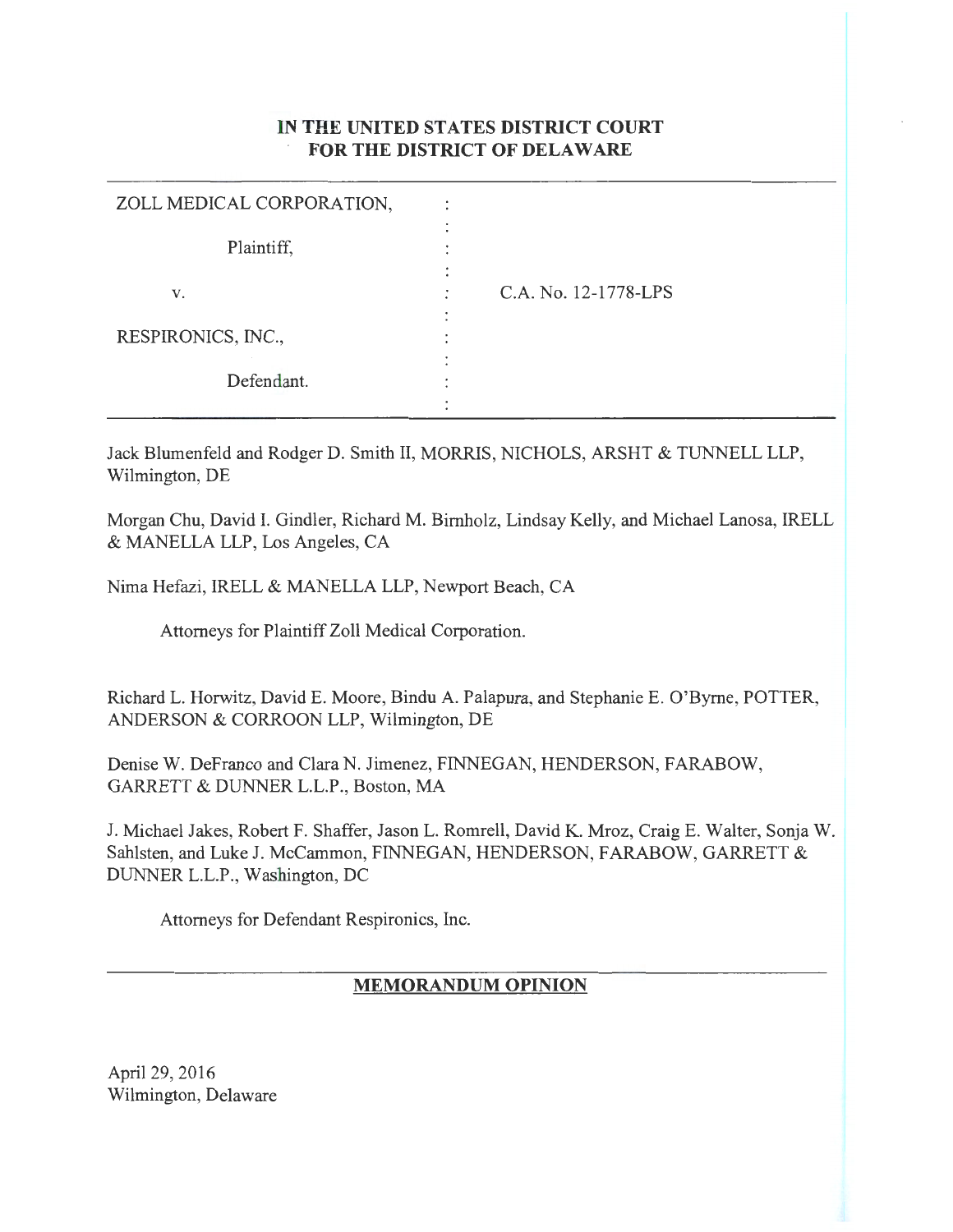STARK, U.S. District Judge:

On December 27, 2012, Plaintiff Zoll Medical Corporation ("Zoll" or "Plaintiff") filed suit against Defendant Respironics, Inc. ("Respironics" or "Defendant") alleging infringement of U.S. Patent No. 6,681,003 (the "'003 patent"). The patent claims methods and systems for the collection and transmission of data from wearable medical devices that monitor and treat patients.

The parties submitted technology tutorials and claim construction briefs. (D.I. 89, 91, 108, 109) The Court held a claim construction hearing on February 29, 2016. *(See* D.I. 126  $("Tr."$ )

# **I. LEGAL STANDARDS**

The ultimate question of the proper construction of a patent is a question of law. *See Teva Pharm. USA, Inc. v. Sandoz, Inc. ,* 135 S. Ct. 831 , 837 (2015) (citing *Markman v. Westview Instruments, Inc. ,* 517 U.S. 370, 388-91 (1996)). "It is a bedrock principle of patent law that the claims of a patent define the invention to which the patentee is entitled the right to exclude." *Phillips v. AWH Corp.,* 415 F.3d 1303, 1312 (Fed. Cir. 2005) (internal quotation marks omitted). "[T]here is no magic formula or catechism for conducting claim construction." *Id.* at 1324. Instead, the court is free to attach the appropriate weight to appropriate sources "in light of the statutes and policies that inform patent law." *Id.* 

"[T]he words of a claim are generally given their ordinary and customary meaning ... [which is] the meaning that the term would have to a person of ordinary skill in the art in question at the time of the invention, i.e., as of the effective filing date of the patent application." *Id.* at 1312-13 (internal citations and quotation marks omitted). "[T]he ordinary meaning of a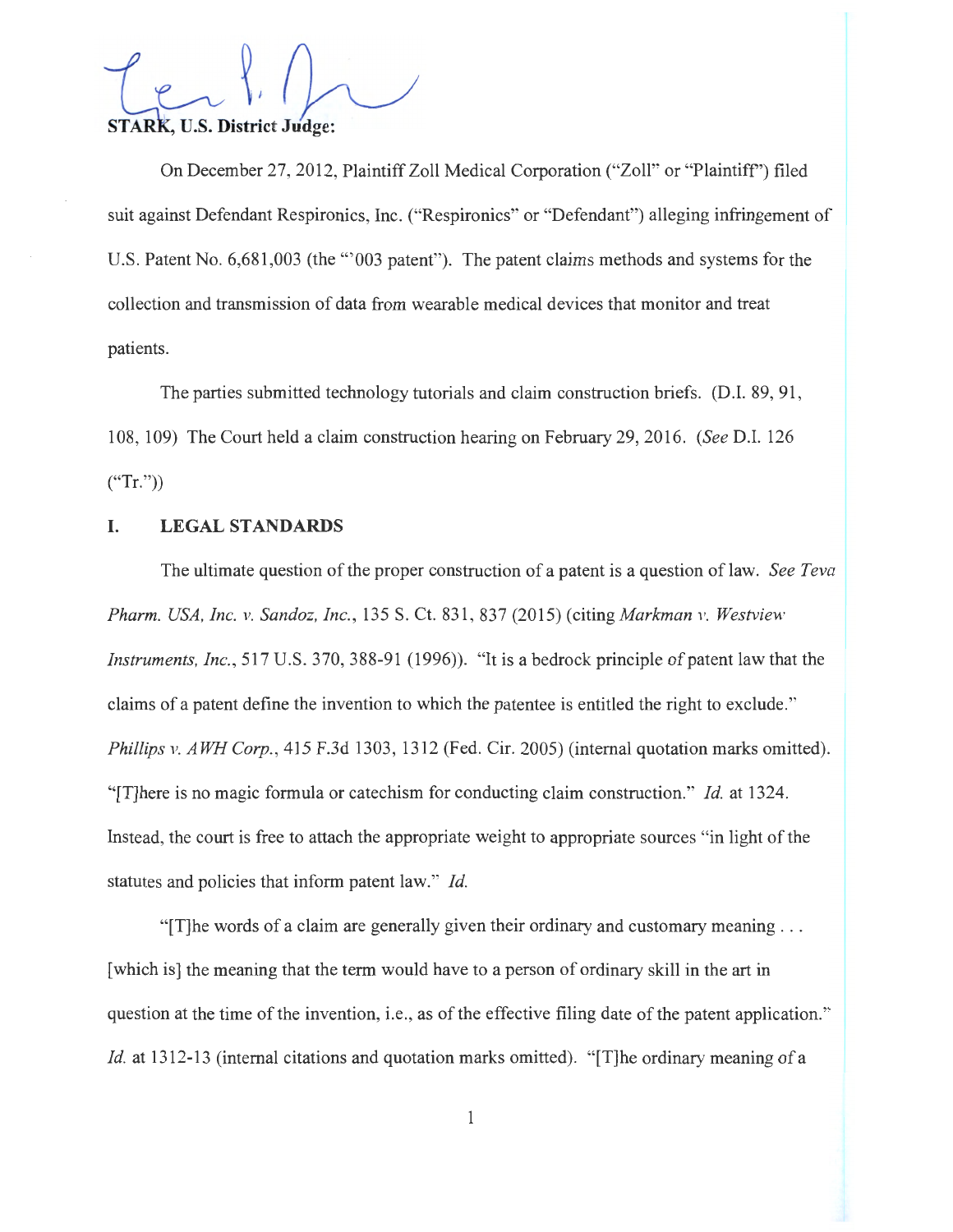claim term is its meaning to the ordinary artisan after reading the entire patent." *Id.* at 1321 (internal quotation marks omitted). The patent specification "is always highly relevant to the claim construction analysis. Usually, it is dispositive; it is the single best guide to the meaning of a disputed term." *Vitronics Corp. v. Conceptronic, Inc. ,* 90 F.3d 1576, 1582 (Fed. Cir. 1996).

While "the claims themselves provide substantial guidance as to the meaning of particular claim terms," the context of the surrounding words of the claim also must be considered. *Phillips*, 415 F.3d at 1314. Furthermore, "[o]ther claims of the patent in question, both asserted and unasserted, can also be valuable sources of enlightenment ... [b ]ecause claim terms are normally used consistently throughout the patent . . . ." *Id.* (internal citation omitted).

It is likewise true that " $\left[\text{d}\right]$  ifferences among claims can also be a useful guide .... For example, the presence of a dependent claim that adds a particular limitation gives rise to a presumption that the limitation in question is not present in the independent claim." *Id.* at 1314- 15 (internal citation omitted). This "presumption is especially strong when the limitation in dispute is the only meaningful difference between an independent and dependent claim, and one party is urging that the limitation in the dependent claim should be read into the independent claim." *SunRace Roots Enter. Co., Ltd. v. SRAM Corp. ,* 336 F.3d 1298, 1303 (Fed. Cir. 2003).

It is also possible that "the specification may reveal a special definition given to a claim term by the patentee that differs from the meaning it would otherwise possess. In such cases, the inventor's lexicography governs." *Phillips,* 415 F.3d at 1316. It bears emphasis that "[e]ven when the specification describes only a single embodiment, the claims of the patent will not be read restrictively unless the patentee has demonstrated a clear intention to limit the claim scope using words or expressions of manifest exclusion or restriction." *Hill-Rom Servs., Inc. v. Stryker*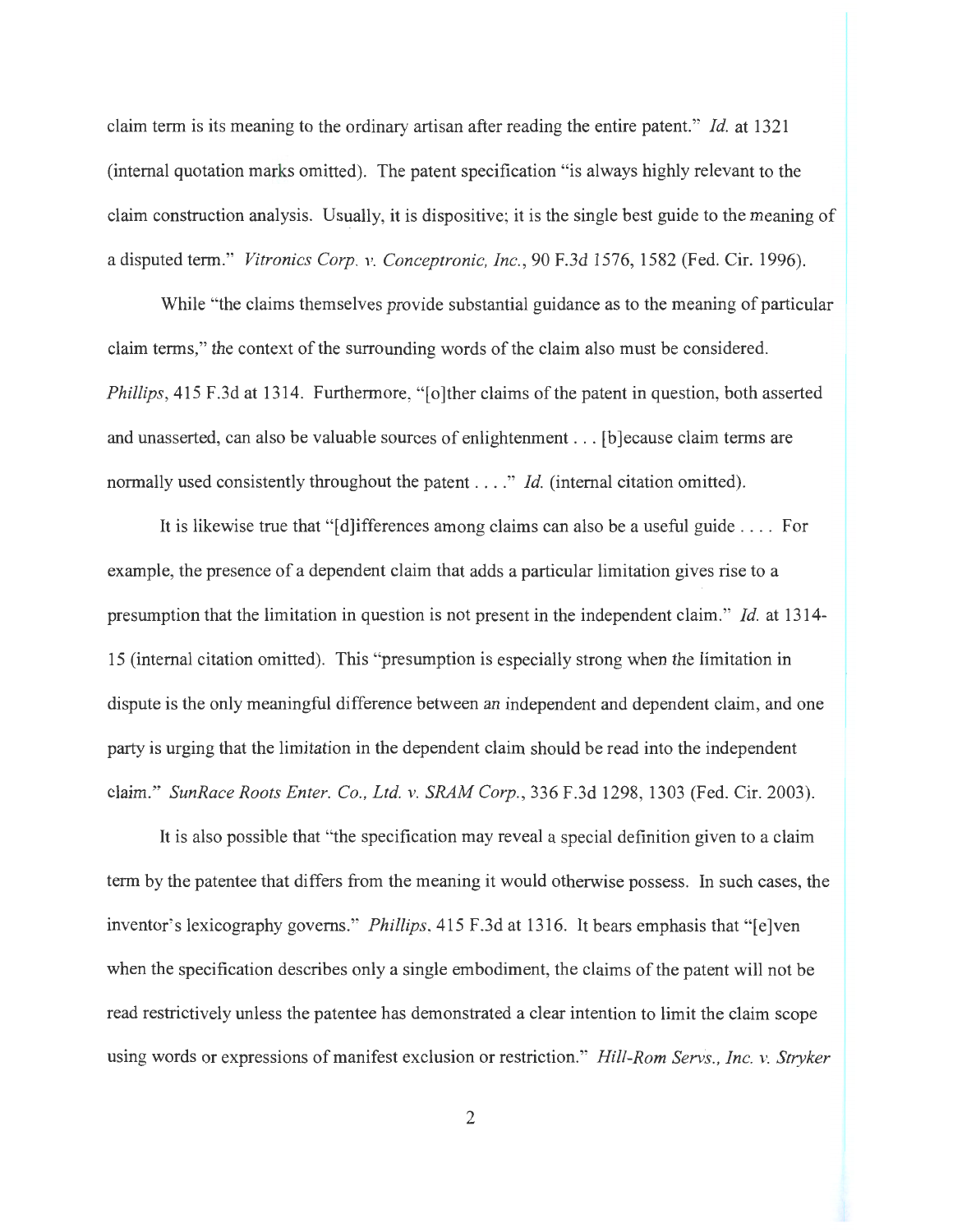*Corp.,* 755 F.3d 1367, 1372 (Fed. Cir. 2014) (quoting *Liebel-Flarsheim Co. v. Medrad, Inc.,* 358 F.3d 898, 906 (Fed. Cir. 2004)) (internal quotation marks omitted).

In addition to the specification, a court "should also consider the patent's prosecution history, if it is in evidence." *Markman v. Westview Instruments, Inc. ,* 52 F.3d 967, 980 (Fed. Cir. 1995), *aff'd,* 517 U.S. 370 (1996). The prosecution history, which is "intrinsic evidence," "consists of the complete record of the proceedings before the PTO [Patent and Trademark Office] and includes the prior art cited during the examination of the patent." *Phillips,* 415 F.3d at 1317. "[T]he prosecution history can often inform the meaning of the claim language by demonstrating how the inventor understood the invention and whether the inventor limited the invention in the course of prosecution, making the claim scope narrower than it would otherwise be." *Id.* 

In some cases, "the district court will need to look beyond the patent's intrinsic evidence and to consult extrinsic evidence in order to understand, for example, the background science or the meaning of a term in the relevant art during the relevant time period." *Teva*, 135 S. Ct. at 841. Extrinsic evidence "consists of all evidence external to the patent and prosecution history, including expert and inventor testimony, dictionaries, and learned treatises." *Markman,* 52 F.3d at 980. For instance, technical dictionaries can assist the court in determining the meaning of a term to those of skill in the relevant art because such dictionaries "endeavor to collect the accepted meanings of terms used in various fields of science and technology." *Phillips,* 415 F.3d at 1318. In addition, expert testimony can be useful "to ensure that the court's understanding of the technical aspects of the patent is consistent with that of a person of skill in the art, or to establish that a particular term in the patent or the prior art has a particular meaning in the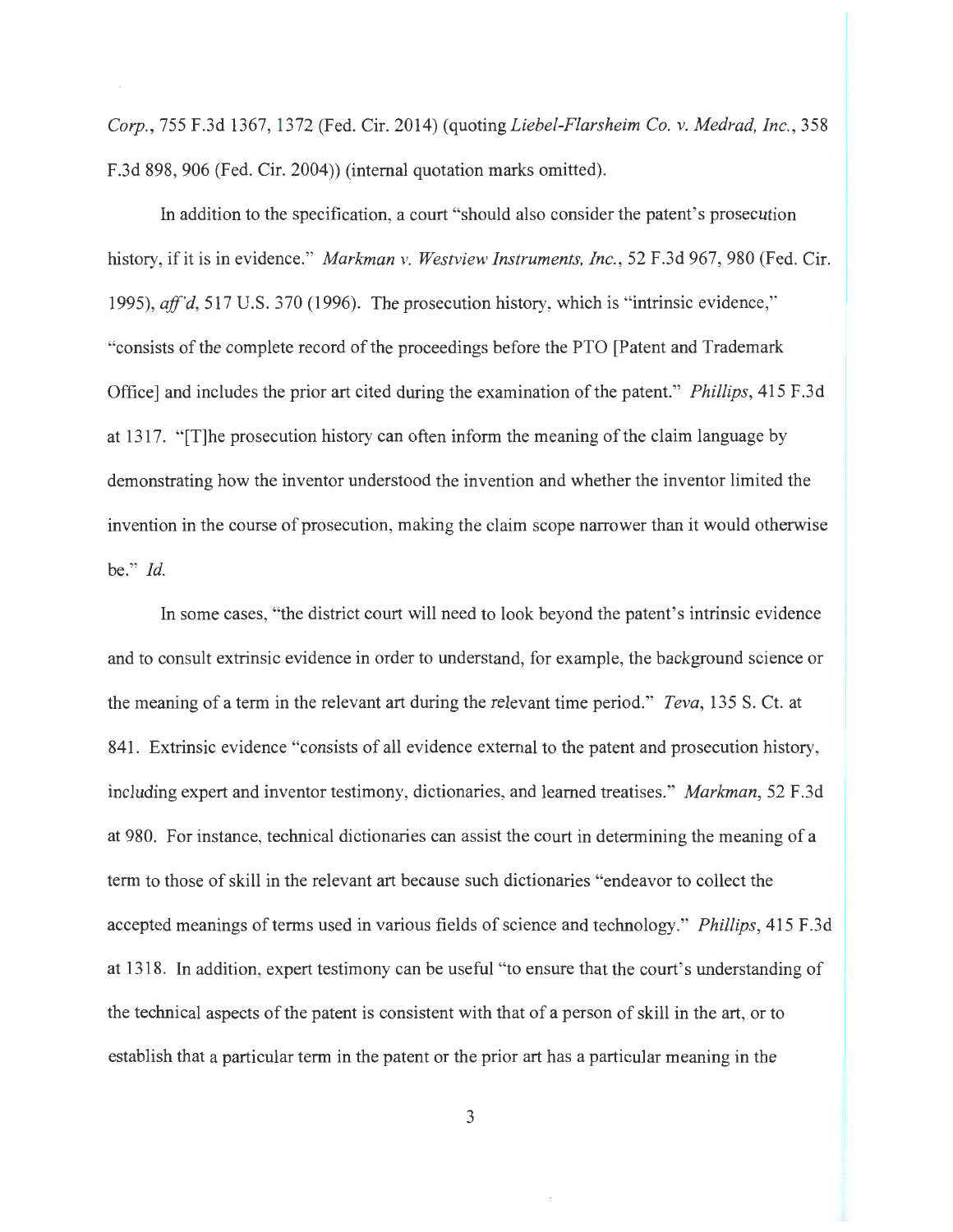pertinent field." *Id.* Nonetheless, courts must not lose sight of the fact that "expert reports and testimony [are] generated at the time of and for the purpose of litigation and thus can suffer from bias that is not present in intrinsic evidence." *Id.* Overall, while extrinsic evidence "may be useful" to the court, it is "less reliable" than intrinsic evidence, and its consideration "is unlikely to result in a reliable interpretation of patent claim scope unless considered in the context of the intrinsic evidence." *Id.* at 1318-19. Where the intrinsic record unambiguously describes the scope of the patented invention, reliance on any extrinsic evidence is improper. *See Pitney Bowes, Inc. v. Hewlett-Packard Co.,* 182 F.3d 1298, 1308 (Fed. Cir. 1999) (citing *Vitronics,* 90 F.3d at 1583).

Finally, "It the construction that stays true to the claim language and most naturally aligns with the patent's description of the invention will be, in the end, the correct construction." *Renishaw PLC v. Marposs Societa ' per Azioni,* 158 F.3d 1243, 1250 (Fed. Cir. 1998). It follows that "a claim interpretation that would exclude the inventor's device is rarely the correct interpretation." *Osram GmbH v. Int'/ Trade Comm 'n,* 505 F.3d 1351 , 1358 (Fed. Cir. 2007) (quoting *Modine Mfg. Co. v. U.S. Int '/ Trade Comm 'n,* 75 F.3d 1545, 1550 (Fed. Cir. 1996)).

#### **II. MOTION TO STRIKE**

Zoll moved to strike the responsive claim construction declaration of Defendant's expert, Dr. Stankovic. *(See* D.I. 114) As discussed below, the Court has resolved each of the claim construction disputes in this case solely on the intrinsic record. Therefore, Plaintiff's motion will be denied as moot.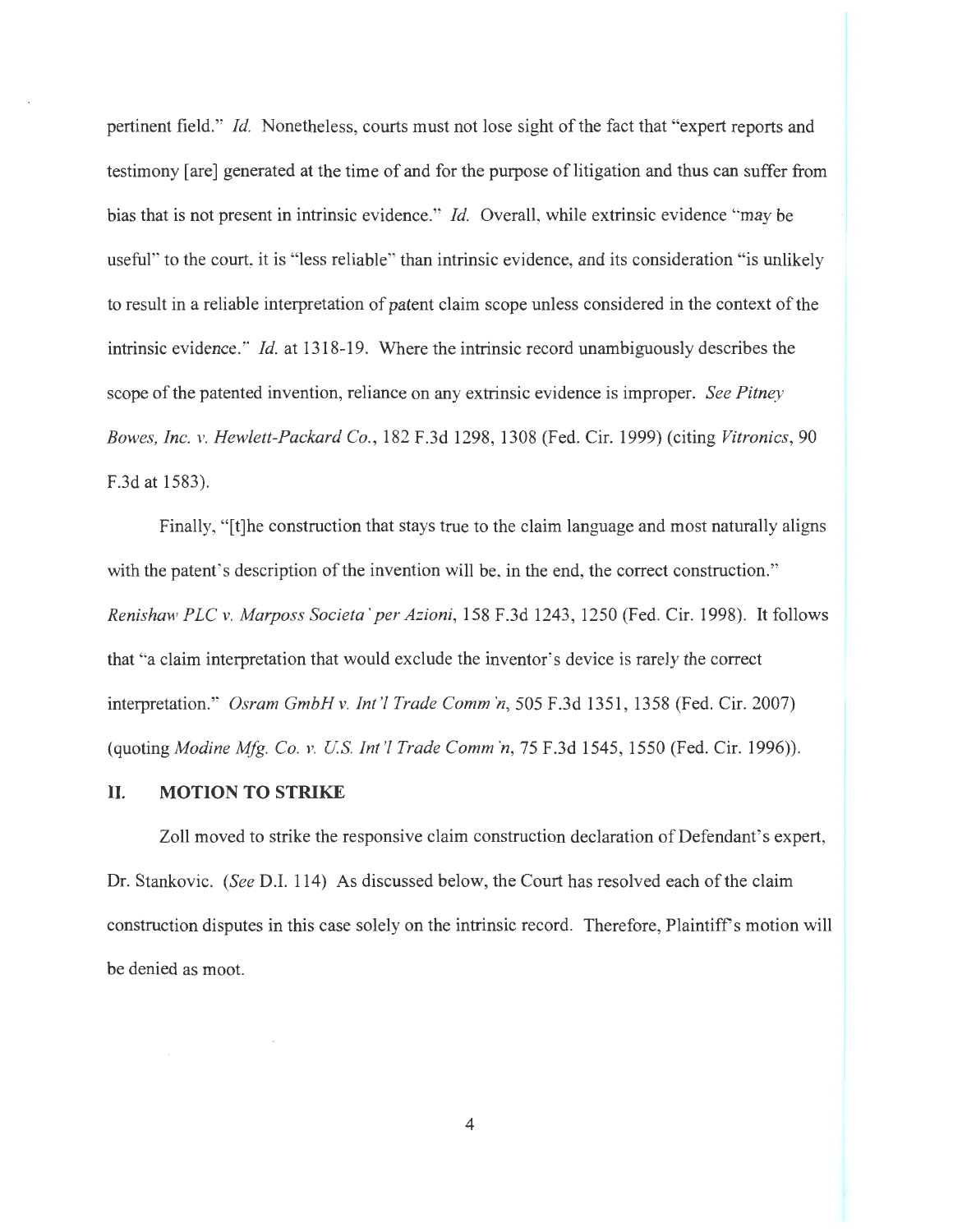### **III. CONSTRUCTION OF THE DISPUTED TERMS**

### A. "wearable medical device" / "worn by the patient"<sup>1</sup>

### **Zoll**

"wearable medical device": Need not be construed, but if construed, "a medical device capable of being worn in whole or in part"

"worn by the patient": Need not be construed, but if construed, "worn by the patient in whole or in part"

#### **Respironics**

"wearable medical device": "A medical device designed to be worn in its entirety on a patient's body"

"worn by the patient": "worn in its entirety by the patient as opposed to merely interfacing with the patient"

#### **Court**

"wearable medical device": "A medical device designed to be worn in its entirety on a patient's body"

"worn by the patient": "worn in its entirety by the patient as opposed to merely interfacing with the patient"

The asserted claims of the '003 patent are directed to systems and methods employing "wearable" medical devices that are "worn" by a patient. *See, e.g.* '938 pat. col. 10:28-31; 10:56-59; 11 :60-64. The parties disagree about whether these limitations require that a device be worn in its entirety or whether the claims also cover devices worn "in part."

The claim language is unambiguous. It describes "a *wearable* medical device" connected

to a patient "such that *the* medical device *is worn* by the patient." (Emphasis added) These

words do not suggest that the claimed device may be worn only "in part."

Zoll nevertheless urges the Court to give the word "wearable" a special meaning, such

<sup>&#</sup>x27;This term appears in claims 2, 4, and 19 of the '003 patent.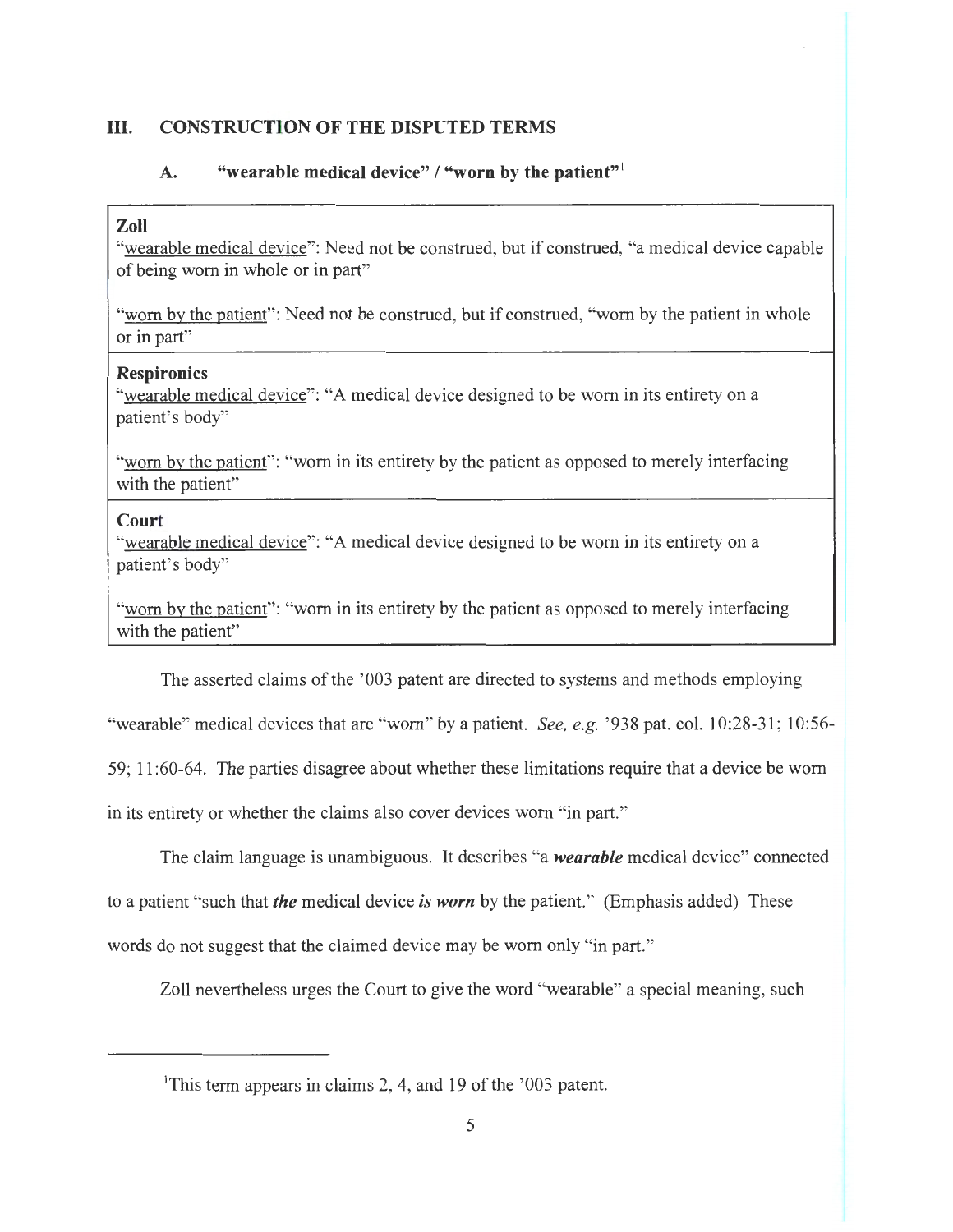that it includes within its scope devices that are not fully "wearable" in the plain and ordinary sense of that word. Zoll argues that while the plain and ordinary meaning of "wearable" might suggest a device that allows the wearer to be mobile, the term as used in the patent requires only that the device be operatively attached to the wearer for an extended period of time, in a manner workable for the context in which it is used. (Tr. at 5-8, 12-14) For example, a medical device designed for use while sleeping may be "wearable" even if one could not readily move around while connected to the device, since one would not be moving around while sleeping anyway. (Tr. at 7-8)

Zoll's argument is based primarily on statements the patentee made during prosecution.<sup>2</sup> Distinguishing the claimed invention from a prior art medical device capable of periodically measuring patient vital signs, the patentee explained that the prior art device included "no teaching or suggestion of a wearable medical device for the *continuous monitoring* of medical parameters and further include[d] no teaching or suggestions of providing any type of *treatment ... in response* to monitored medical data." (D.I. 89-1 at 88 (emphasis added)) In Zoll's view, this statement conveys that continuous monitoring, and the treatment it enables, distinguish the patented invention from the prior art. Because the potential for continuous monitoring is what makes wearability so valuable, Zoll argues, the term "wearable" should be construed to include within its scope *any* device that is operatively attached to the patient in a manner that allows for continuous monitoring.

<sup>&</sup>lt;sup>2</sup>Zoll also argues that a construction requiring the claimed medical device to be worn in its entirety would read out a preferred embodiment consisting of a medical device and external modem. (Tr. at 8-9) The Court disagrees. The specification describes the modem as being *"used as* part of the medical device," but does not state that the modem *is* part of the medical device. '003 pat. 6:39-41 (emphasis added).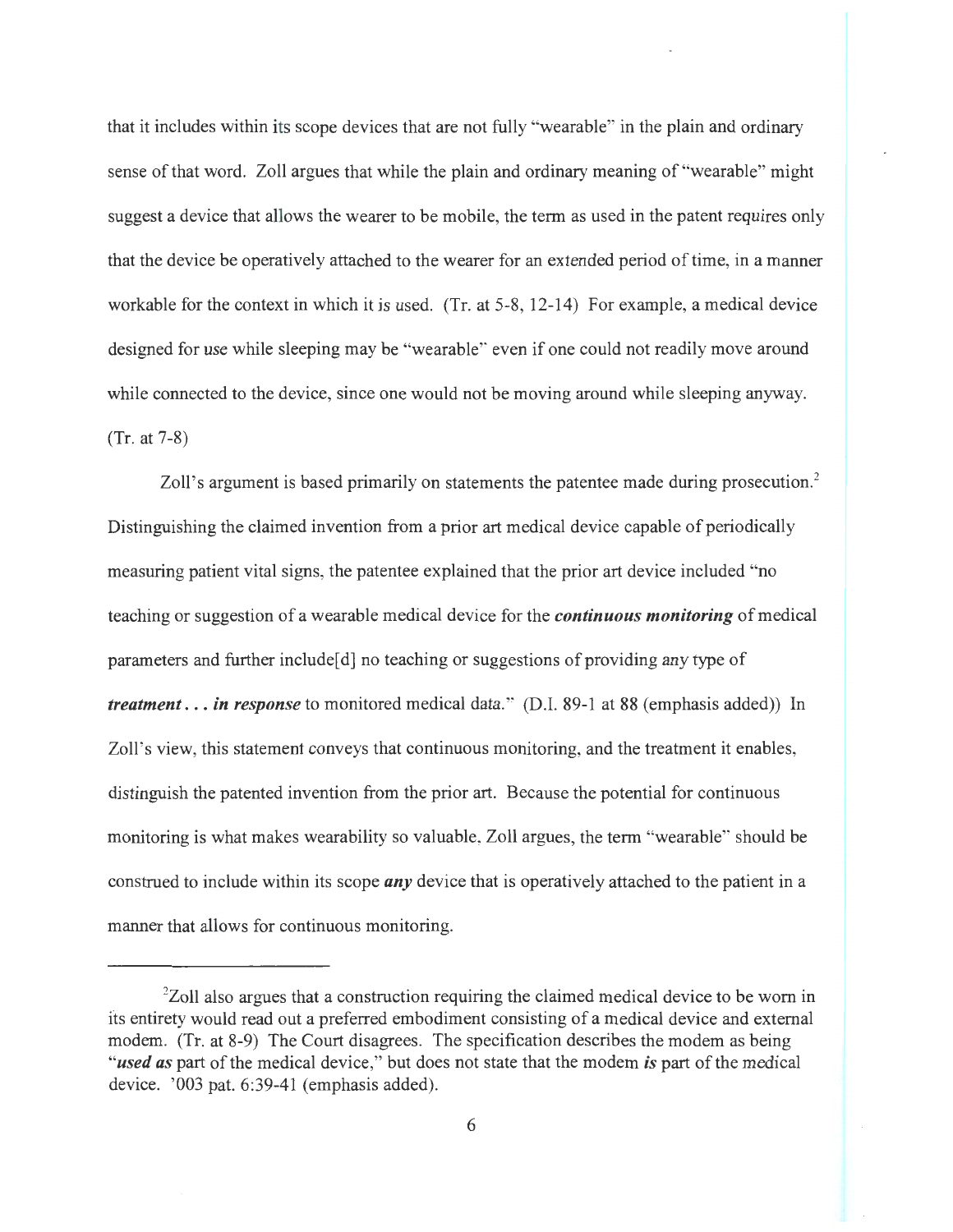While Zoll is correct that these statements show that the claimed device provides for continuous monitoring, they do not show that the term "wearable" is synonymous with continuity, which is the implication of Zoll's position. In fact, the prosecution history shows that the patentee added limitations requiring continuity *before* it added the wearability limitations. *(See* D.I. 89-1 at 65, 90) Since the claims *already* included the limitations - i.e., remaining operatively connected, so as to allow continuous monitoring - that Zoll attributes to the word "wearable," even before "wearable" was added, the addition of the word "wearable" suggests that the term itself means something more. As Zoll's strongest argument for its position is ultimately unpersuasive, and the intrinsic evidence supports Respironics, the Court rejects Zoll's proposed construction. 3

### B. "information database" / "patient database"<sup>4</sup>

### Zoll

"a collection of patient records at one or more data centers"

#### **Respironics**

"a storage location for data and/or information"

### **Court**

"a storage location for data and/or information"

The parties agree that the terms "information database" and "patient database" should

<sup>4</sup>This term appears in claims 4 and 19 of the '003 patent.

<sup>&</sup>lt;sup>3</sup>The Court's construction requiring the device to be worn in its "entirety" leaves some uncertainty regarding what, exactly, must be worn. In their briefing and at oral argument, the parties made certain assumptions about what is part of a device and what is not. *(See, e.g.* Tr. at 9, 23-24 (discussing whether external modem is "part of' wearable device)) However, construction of the term "medical device," alone, was not put before the Court. Moreover, the description of the medical device in the asserted method claim differs somewhat from that contained in the asserted system claims. Thus, the parties have not, at this time, put the Court in a position in which it could construe "medical device."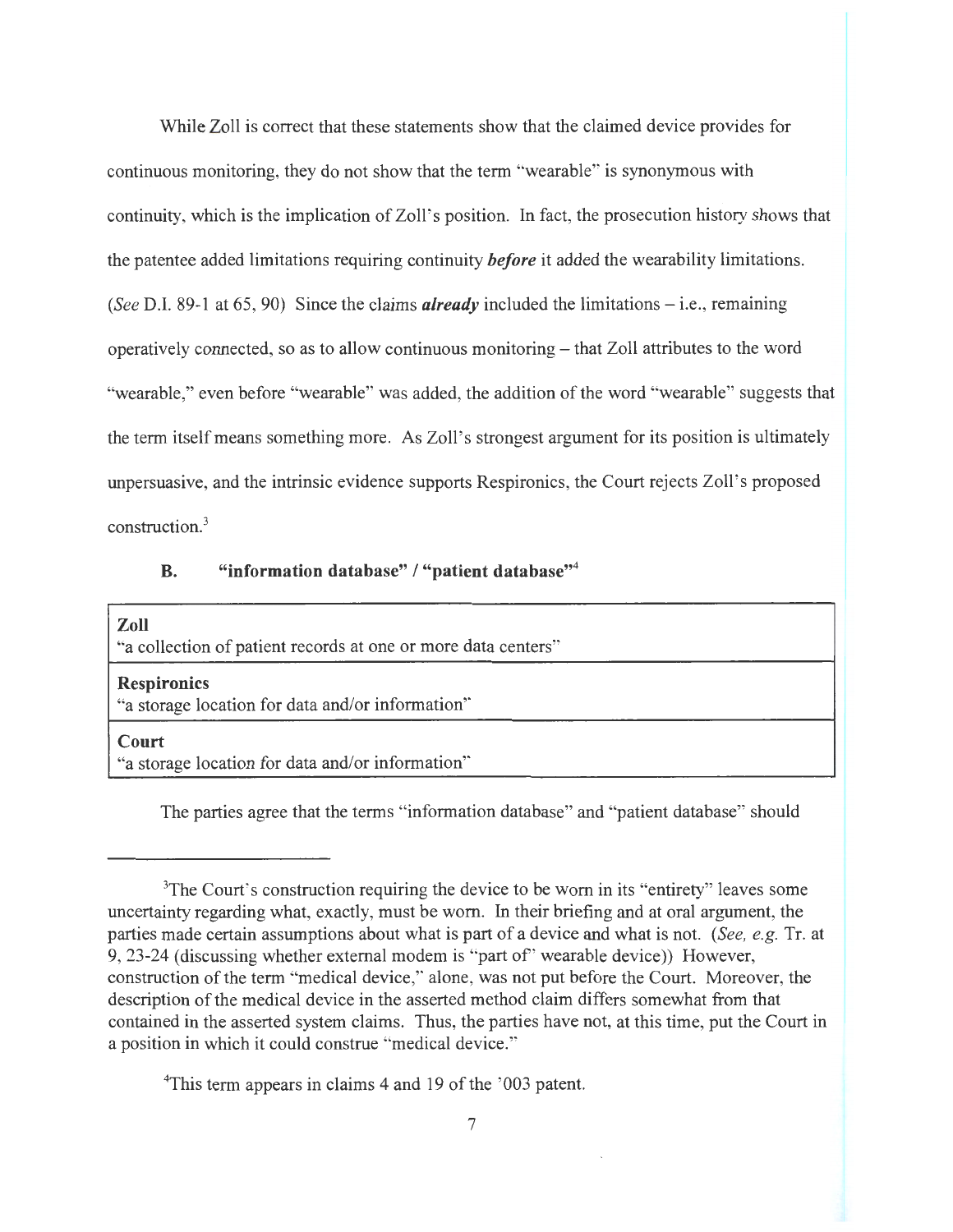have the same meaning. They further agree that the terms refer to a storage location for information about patients and their devices. However, they disagree about the best language for describing what information is stored and whether that information must be stored at a data center.

With regard to what information is stored, the parties agree that the claims require storing information about patients and about their devices' performance and/or operations. *See* " 938 pat. col. 11:3-7 and 12:7-11. Zoll argues that the information is stored as part of a "patient record," whereas Respironics argues that the claim does not require a specific storage format. The Court agrees with Respironics that the intrinsic record does not require Zoll's proposed limitation.

Zoll argues that the claimed database must be located at a data center, based on the specification's description of the database as "centrally located" and its statement that collection of data at a "central location" is a key advantage of the claimed invention. As Respironics notes, it is improper to limit the scope of a claim based on the purpose or alleged advantages of a patented invention. *See Storage Tech. Corp. v. Cisco Sys., Inc. ,* 329 F.3d 823, 832 (Fed. Cir. 2003). The patentee did not act as its own lexicographer or disclaim any part of the plain and ordinary meaning of the disputed term.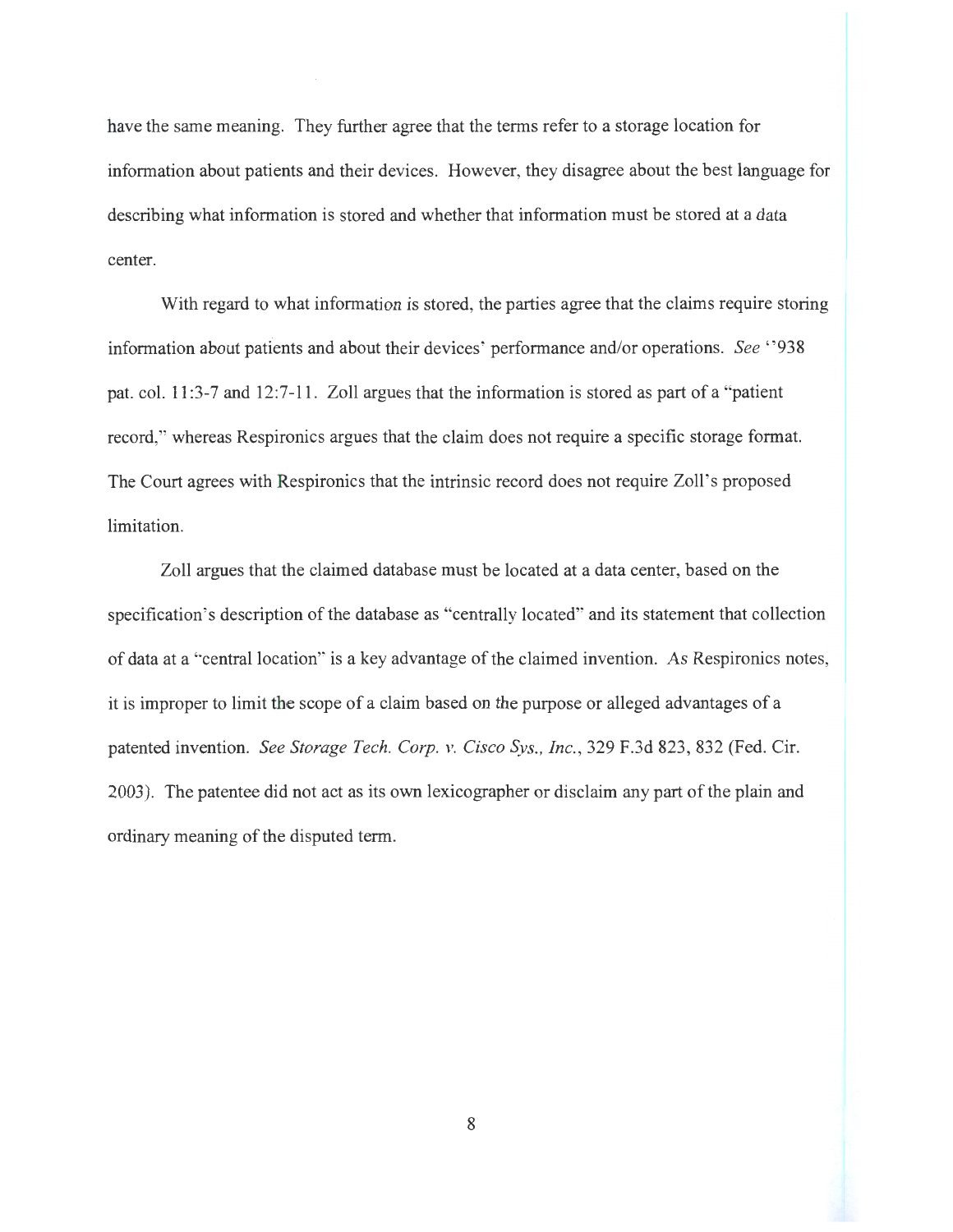### **C. "storage means"<sup>5</sup>**

**Zoll** 

Need not be construed and not a "means plus function" term subject to 35 U.S.C.  $\S$  112(f).

If the term is deemed subject to 35 U.S.C. § 112(f): Function: "store information"

Structure: "memory"

**Resp ironies**  Function: "store information"

Structure: "memory of the wearable medical device"

**Court**  Function: "store information"

Structure: "memory"

The parties disagree about whether this term is a "means-plus-function" term governed by 35 U.S.C. § 112(f). The use of the word "means" in a patent claim raises a rebuttable presumption of a means-plus-function limitation. *See Williamson v. Citrix Online, LLC,* 792 F.3d 1339, 1348 (Fed. Cir. 2015). A party seeking to overcome that presumption has the burden of showing, by a preponderance of the evidence, that the term should not be construed as a means-plus-function term. *See Apex Inc. v. Raritan Computer, Inc.,* 325 F.3d 1364, 1371-72 (Fed. Cir. 2003). Specifically, a party can rebut the presumption by showing that the functional *"claim element* recites sufficient structure or material for performing that function." *Rodime PLC v. Seagate Tech. , Inc.,* 174 F.3d 1294, 1302 (Fed. Cir. 1999) (emphasis added). Zoll argues that such is the case here, but it fails to point to *claim* language that recites structure. (D.I. 109 at 20) Zoll has failed to overcome the presumption that this is a means-plus-function term.

<sup>&</sup>lt;sup>5</sup>This term appears in claim 2 of the '003 patent.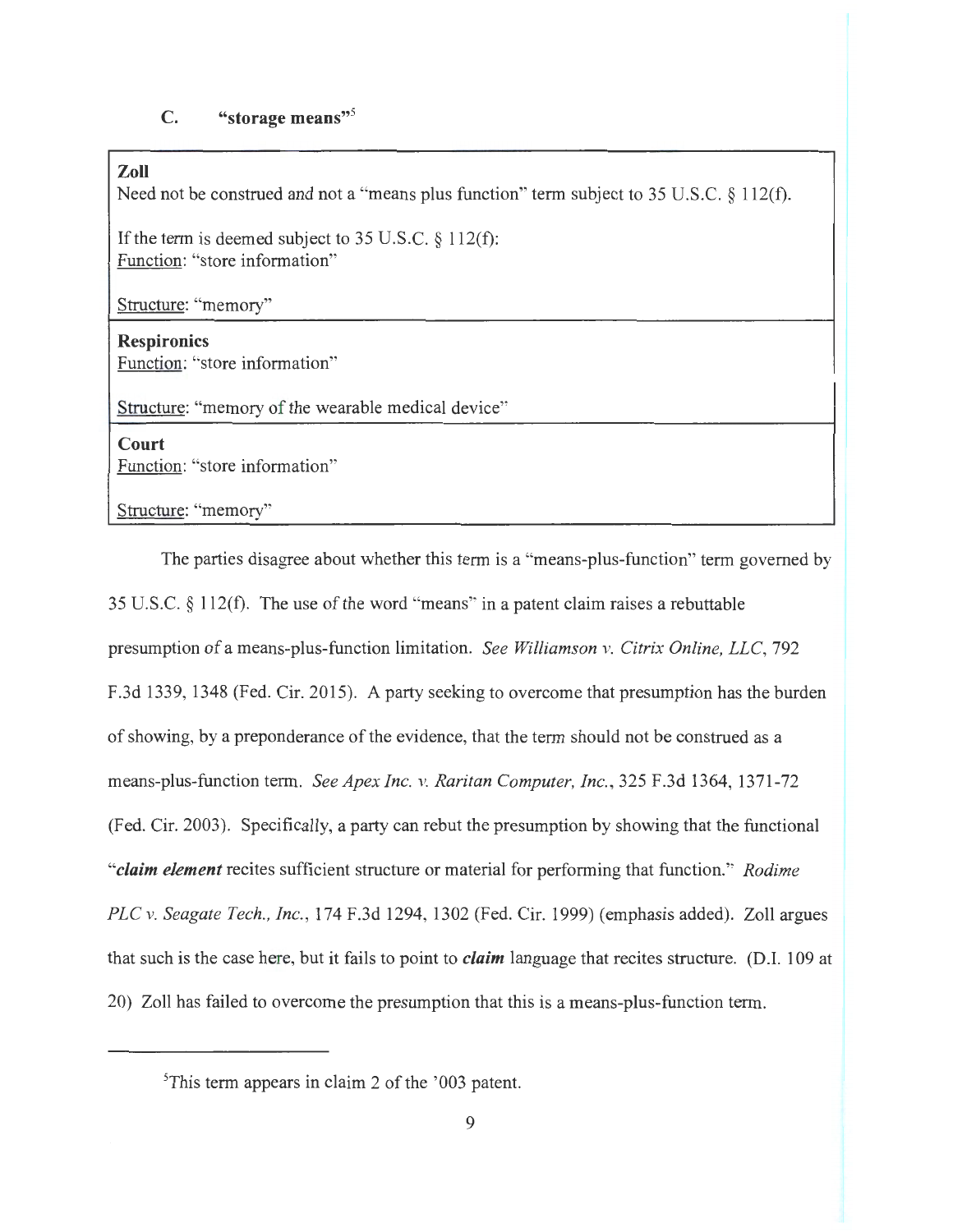The parties agree that, as a means-plus-function term, "stor[ing] information" is the function associated with the term. They also agree that the appropriate structure is "memory." Their disagreement is whether that memory must be memory "of the wearable medical device." While the recited storage refers to memory "of the [antecedent] medical device," adding "wearable" is unnecessary and risks confusing the jury through redundancy. Each claim initially recites a "wearable medical device," but then subsequent references to that device omit the word "wearable." '003 pat. col. 10:30-45. Thus, the Court construes the means as "memory."

# **D. "means for monitoring and storing"6**

**Zoll** 

Function: "monitoring and storing [the specified information and data]"

Structure: "sensor(s), timer(s) and related circuitry, and memory"

**Resp ironies** 

Function: "monitoring and storing [the specified information and data]"

Structure (monitoring): Insufficient structure disclosed, in violation of 35 U.S.C. § 112(f)

Structure (storing): "memory of the wearable medical device"

**Court** 

Function: "monitoring and storing [the specified information and data]"

Structure (monitoring): "holter monitor or wearable cardiac defibrillator monitor"

Structure (storing): "memory"

The parties agree that the asserted claims are means-plus-function claims. They also

agree that the claimed functions are "monitoring" and "storing" the information and data

specified in the claims. Each claim recites different types of data that are monitored and stored.

<sup>6</sup> This term appears in claims 4, 5, and 19 of the '003 patent.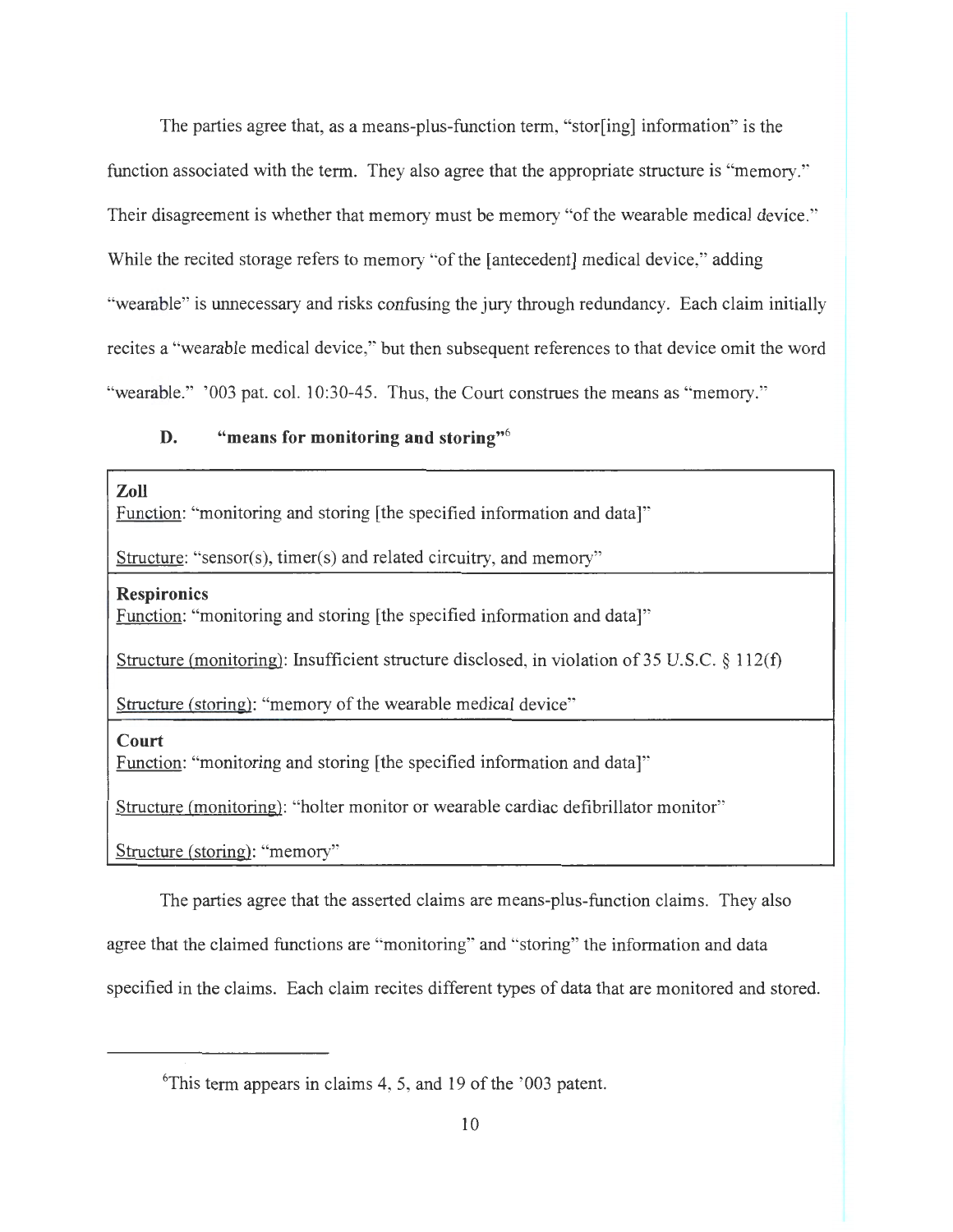Based on the parties' briefing and their presentations at the hearing, the Court understands the agreed-upon functions corresponding to the claim terms as follows:

> Claim 4: "monitoring and storing operations information of the medical device and patient compliance and use data"

> Claim 5: "monitoring and storing operations information of the medical device and patient compliance and use data" and "monitoring an operating status of the medical device"

> Claim 19: "monitoring and storing patient medical parameters, device performance data and patient compliance data"

*See* ' 003 pat. col. 10:53-11:10; 11 :54-12:14 (underlining added to show data types).

The parties agree that "memory" is the structure corresponding to each of the "storing" functions."<sup>7</sup> They disagree, however, about the structures corresponding to the "monitoring" function. Respironics argues that the patent does not disclose structure sufficient to perform the full scope of any of the asserted claims' monitoring functions, and, consequently, each of the asserted claims is indefinite. Zoll, of course, disagrees.

A party asserting indefiniteness must demonstrate "by clear and convincing evidence[] that the specification lacks disclosure of structure sufficient to be understood by one skilled in the art as being adequate to perform the recited function." *Chi. Bd. Options Exch., Inc. v. Int'l Secs. Exch., LLC,* 748 F.3d 1134, 1141 (Fed. Cir. 2014). Under 35 U.S.C. § 112, a means-plusfunction claim is indefinite if it fails to "clearly link[]" the claimed function to a structure disclosed in the specification. *Default Proof Credit Card Sys., Inc. v. Home Depot U.S.A., Inc.*, 412 F.3d 1291 , 1299 (Fed. Cir. 2005). The structure disclosed must be sufficient to perform each

<sup>&</sup>lt;sup>7</sup>Defendant again argues that the memory is "memory of the wearable medical device." The Court declines to include this language in its construction, for the reasons discussed above in connection with "storage means."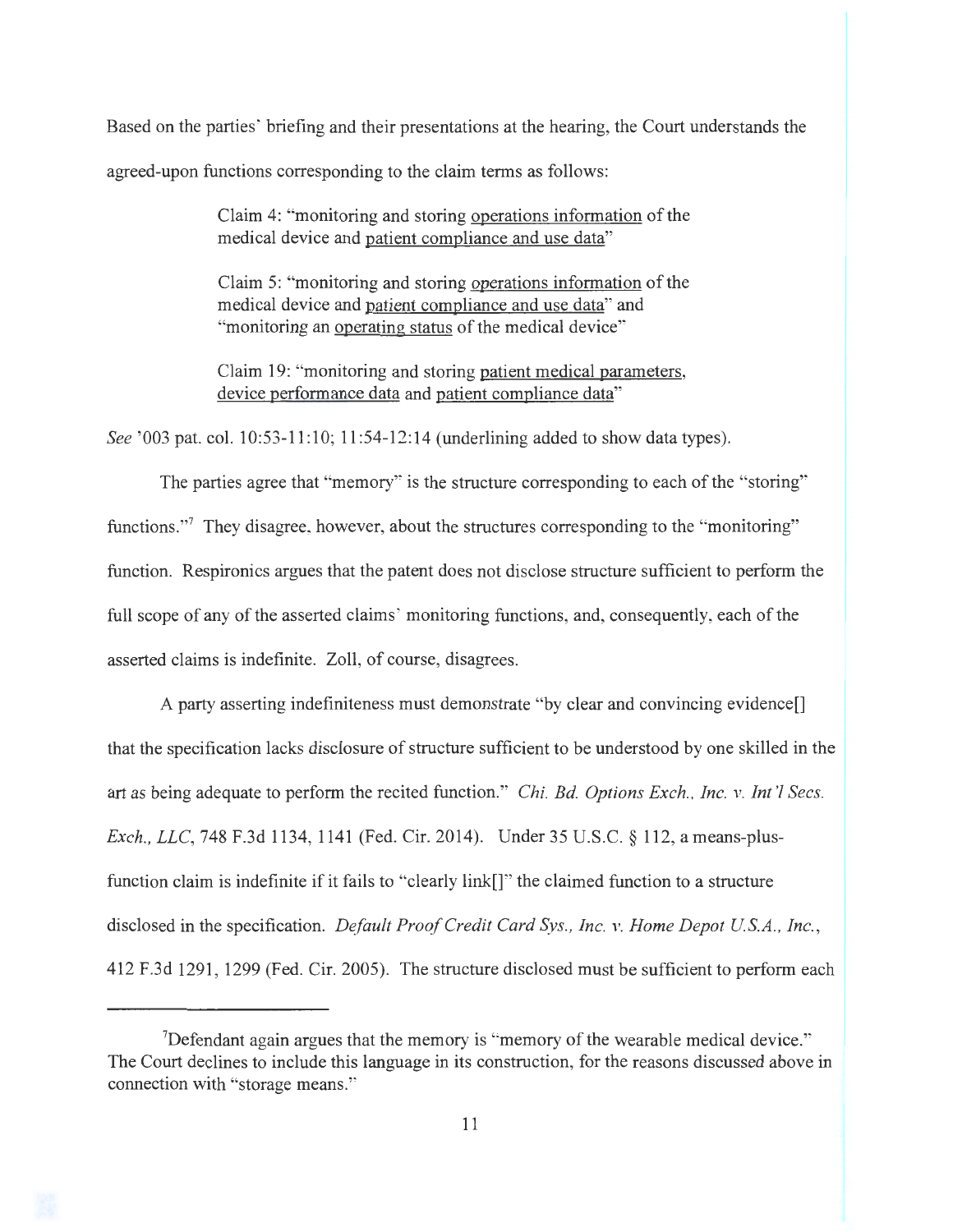of the claimed functions. *See Noah Sys., Inc. v. Intuit Inc.,* 675 F.3d 1302, 1318-19 (Fed. Cir. 2012). If the patent discloses structure sufficient to perform "some, but not all, of the functions associated with a means-plus-function limitation," then the claims are indefinite. *Id.* 

Respironics argues that the asserted claims are indefinite because the patent fails to disclose structure sufficient to perform the "monitoring" functions. As highlighted above, each asserted claim requires monitoring not only a patient's medical parameters, but also at least one of "device performance data," "patient compliance [and use] data," "operations information of the medical device," and "an operating status of the medical device." (D.I. 89 at 15) $\delta$ Respironics acknowledges that the patent discloses structure for monitoring raw medical data (e.g., ECG readings), but argues that the prosecution history shows that monitoring performance and compliance requires "something more" than recording raw medical readings. (D.I. 89 at 12- 17) According to Respironics, it follows that the patent fails to recite structure sufficient to perform the claimed monitoring functions, since it recites *nothing more* than structure for recording raw medical readings.

Zoll correctly responds that the patent discloses examples of performance and compliance data involving measurements other than raw medical readings.<sup>9</sup> See, e.g., '003 pat. col. 4:28-32.



<sup>&</sup>lt;sup>8"</sup>[O]perations information of the medical device" and "device performance data" are used interchangeably throughout the '003 patent. For example, the patent refers to analyzing "noise" in device readings to evaluate patient health and ensure "correct operation of the device." '003 pat. 4:55-59. Similarly, the prosecution history describes noise data that is used to determine whether the device is working properly as "device performance data." (D.I. 78-1 at 56-57) For simplicity the Court refers only to "device performance data" in its analysis.

<sup>9</sup> During prosecution, the patentee distinguished the claimed invention from prior art devices *"merely concerned with* taking medical readings from a patient," explaining that the claimed invention included the additional feature of enabling analysis of compliance and performance. (D.I. 89-1 at 61 (emphasis added)) But this does not mean that the claims require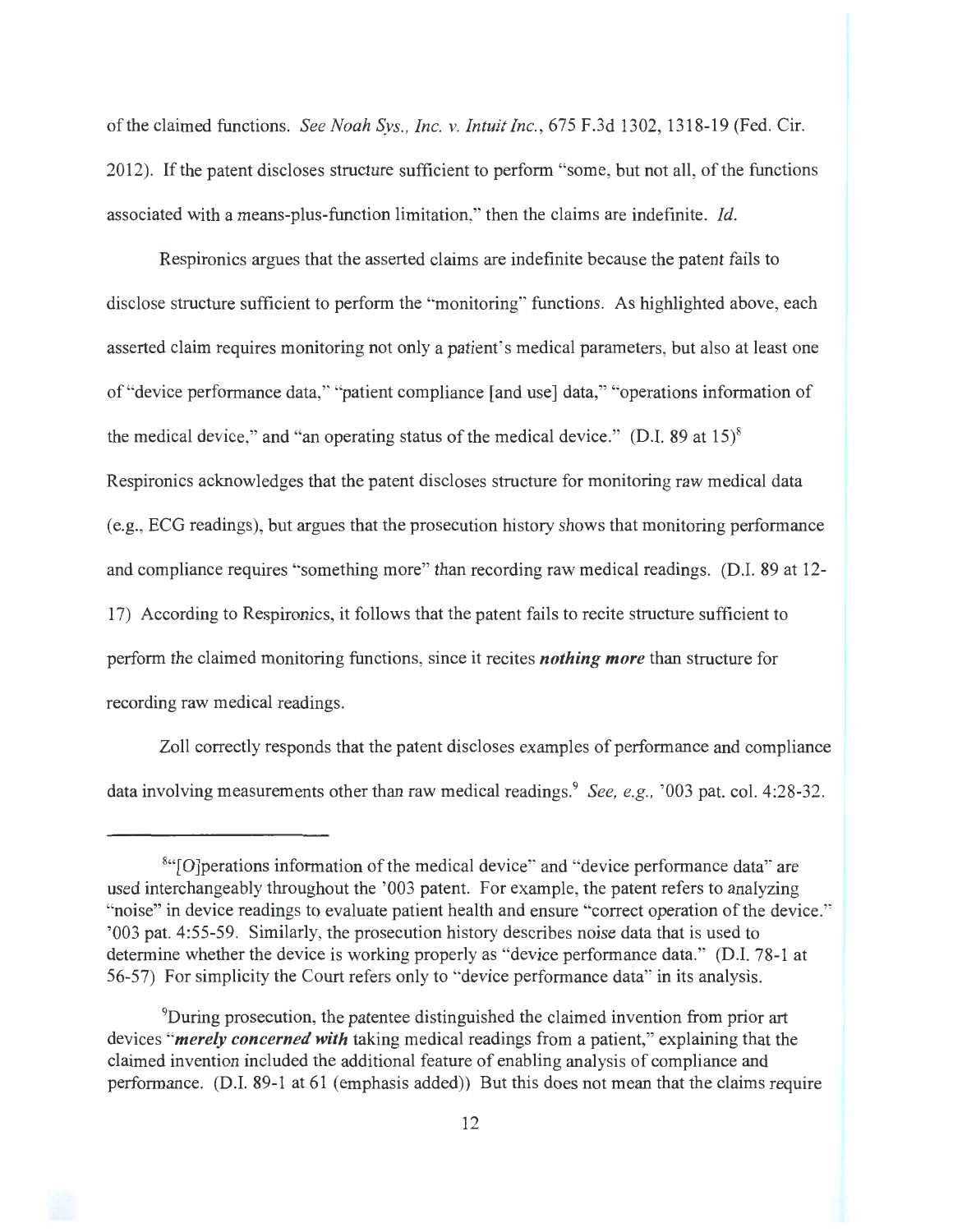The Court finds that any data that provides a sufficient basis for assessing some aspect of performance or compliance is device "performance" or "compliance" data within the meaning of the monitoring terms. As for the corresponding structures, the patent "clearly links" sensors to the monitoring functions. For example, the specification describes collecting "sensor data" to evaluate whether the device is properly positioned on a patient's body. '003 pat. col. 4:44-59. To provide a basis for evaluating device performance and patient compliance, however, additional structure is necessary to (at a minimum) record the date and time associated with each sensor reading.<sup>10</sup> (*Id.* at  $\P$  26-27) For example, the specification also explains how patient compliance is evaluated using sensor data listed by date and time. '003 pat. 4:44-59; 8:66-9:7.

The patent describes only two structures that perform *both* the sensing *and* the timing components of the monitoring function: a "holter monitor" and a "wearable cardiac defibrillator monitor." Each device is described as capable of both sensing a patient's condition and

that such analysis be based on something more than medical readings. To the contrary, the specification describes many ways in which aggregated medical readings can serve as a basis for evaluating compliance and performance. *See, e.g.* '003 pat. col. 4:44-59 (describing how "noise" in ECG signals can signal whether device is properly positioned); *id.* at 8:66-9:7 (describing how "ECG recordings" that are date- and time-stamped may be used to assess patient compliance based on "how many hours each day the patient has actually been wearing the monitor such that data is being inputted into the system"); *id.* at 5:67-6: 13 (describing how continuous monitoring allows for data collection that enables tracking of "operational status of individual systems").

 $10Z$ oll urges the Court to adopt "timers and related circuitry" as the structure corresponding to this aspect of the function. Even though the specification does not disclose either "timers" or "related circuitry," Zoll contends this construction is appropriate because its expert opines that a person of ordinary skill in the art ("POSA") would understand the patent to "reflect a disclosure of timers . . . [and] to include circuitry related to the sensors and timers." (D .I. 109 at 18-19) Even if Zoll is correct that a POSA would understand the patents in this way, its proposed construction is not appropriate because, " [u]nder 112 if6, the question is not what structures a person of ordinary skill in the art would know are capable of performing a given function, but what structures are specifically disclosed and tied to that function in the specification." *Saffran v. Johnson* & *Johnson,* 712 F.3d 549, 563 (Fed. Cir. 2013).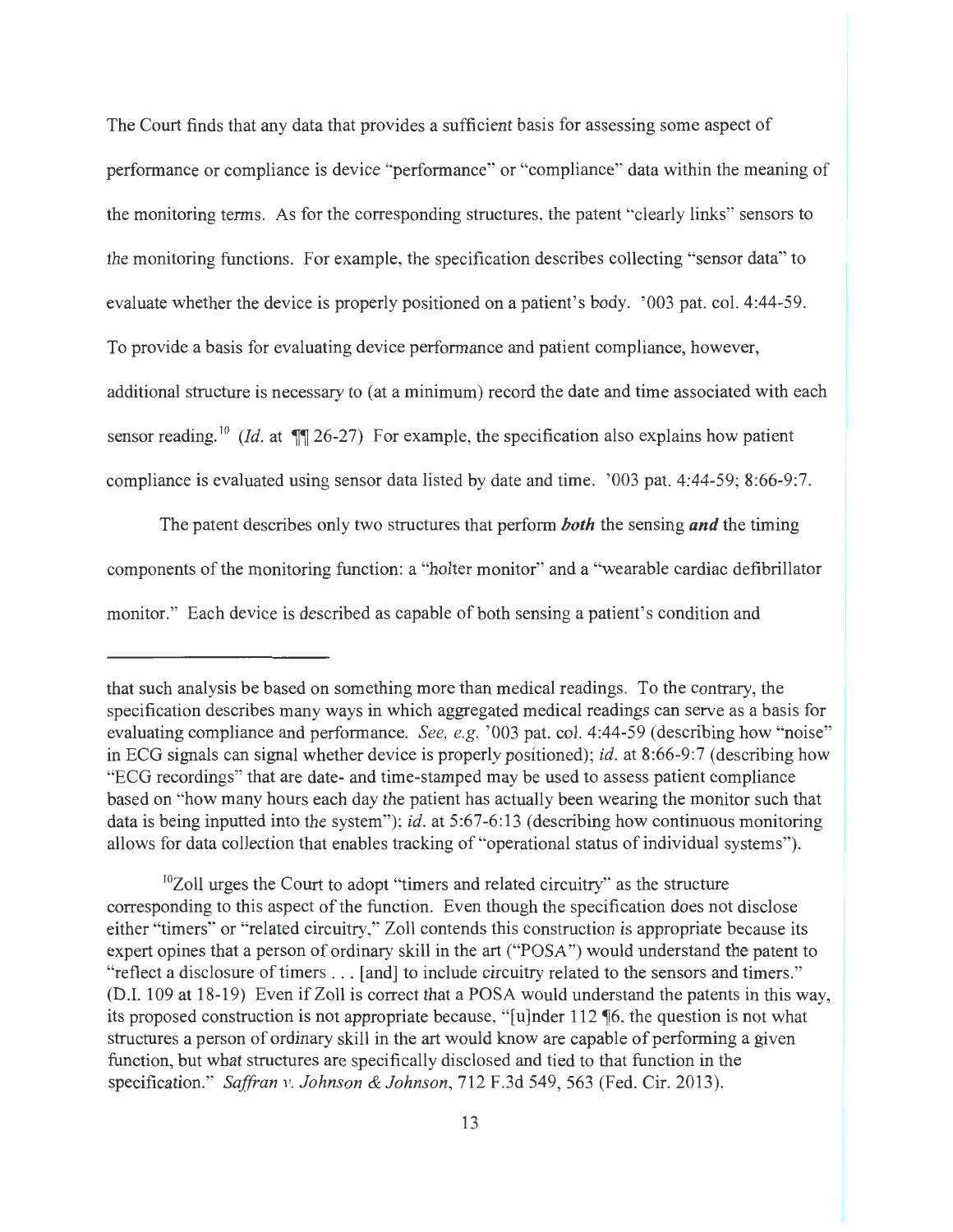recording the patient's condition in a manner that allows for evaluation of patient compliance and

device performance. '003 pat. 4:14-59; 8:66-9:7. Thus,"holter monitor" and "wearable cardiac

defibrillator monitor" are the structures corresponding to the claimed monitoring function.

# **E. "means for connecting the medical device" I "means for downloading device parameter software to the medical device**"<sup>11</sup>

# **Zoll**

Function: "connecting the medical device to the communication network; downloading device parameter software to the medical device from the communication network"

Structure: "data modems"

# **Respironics**

Function: "connecting the medical device to the communication network; downloading device parameter software to the medical device from the communication network"

Structure: "internal or external modem, or a base station with a modem, or other data transfer technologies"

# **Court**

Function: "connecting the medical device to the communication network; downloading device parameter software to the medical device from the communication network"

Structure: "internal or external modem, or a base station with a modem, or other data transfer technologies"

The parties agree that this is a means-plus-function term and that the function is as

described in the claims. The parties also agree that modems are one disclosed structure for

performing both the connecting and downloading functions.

The parties' first point of disagreement relates to whether the Court's construction should

include each modem configuration that is disclosed in the specification. Respironics argues that

the Court should do so, while Zoll argues this is improper. The construction of the structure

 $11$ This term appears in claims 4 and 19 of the '003 patent.



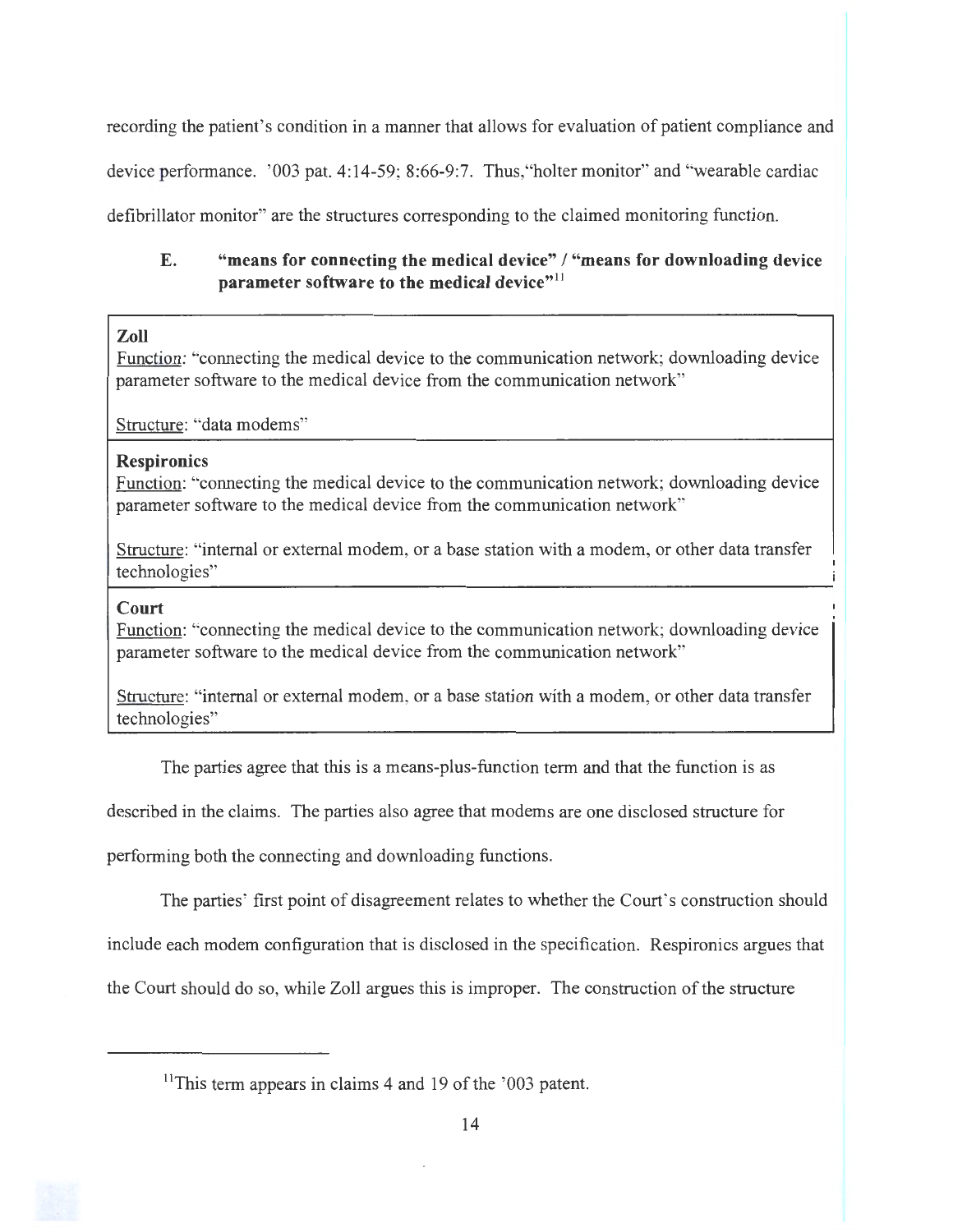portion of a means-plus-function term should include all of the structure necessary to perform the claimed function. *See Northrop Grumman Corp. v. Intel Corp.,* 325 F.3d 1346, 1352 (Fed. Cir. 2003); *see also Asyst Technologies, Inc. v. Empak, Inc.,* 268 F.3d 1364, 1370-71 (Fed. Cir. 2001 ). As Respironics noted at the claim construction hearing, each of the disclosed embodiments requires more than modem technology alone (e.g., cords) to perform the function of "connecting." Therefore, the Court will list each separate embodiment in its proposed construction, rather than reducing each to a "modem."

Respironics also urges the Court to include in its construction "other data transfer technologies," which is structure set forth in the specification as an alternative to a modem. '003 pat. 6:39-43. A means-plus-function claim should be construed to "embrace [all) distinct and alternative structures" that are clearly linked to performance of the claimed function. *Crea Prods. , Inc. v. Presstek, Inc. ,* 305 F.3d 1337, 1346 (Fed. Cir. 2002). Each disclosed structure must be described in sufficient detail that a POSA would be able to identify the claimed class of structures. *See Linear Tech. Corp. v. Impala Linear Corp. ,* 379 F.3d 1311 , 1322 (Fed. Cir. 2004). Zoll insists that the disclosure of "other data transfer technology" adds no meaningful structure, but Zoll provides no support for the proposition that a POSA would be unable to identify the claimed class of structures based on this language. Absent such evidence, the Court will include this alternative structure in its construction. *See Atmel Corp v. Information Storage Devices, Inc. ,* 198 F.3d 1374, 1382 (Fed. Cir. 1999).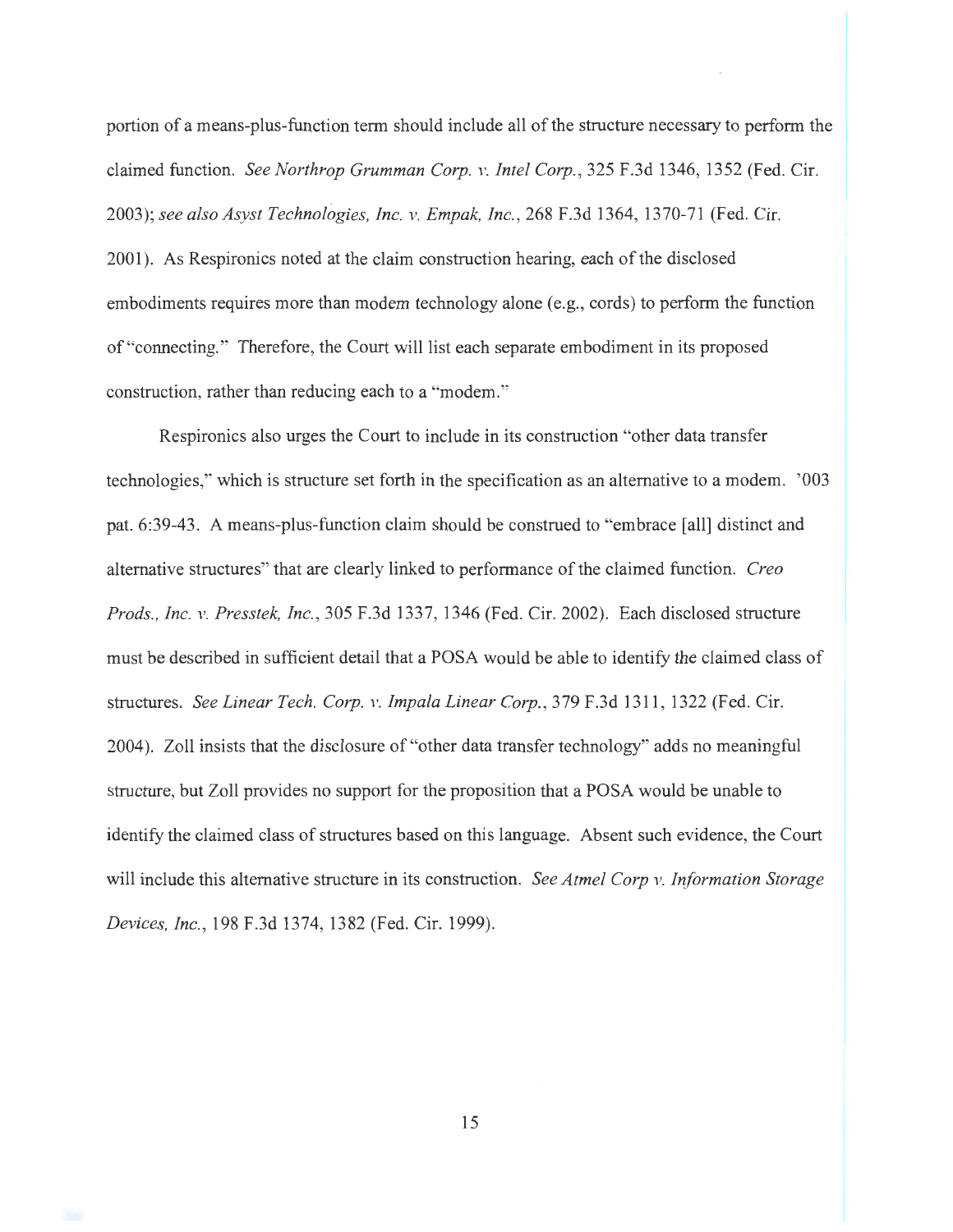# **F.** "means for connecting the patient database to the communication network"<sup>12</sup>

## **Zoll**

Function: "connecting the patient database to the communication network"

Structure: "gateway or communication server with modem bank"

#### **Respironics**

Function: "connecting the patient database to the communication network"

Structure: "modem or other data transfer technologies"

#### **Court**

Function: "connecting the patient database to the communication network"

Structure: "gateway or communication server with modem bank"

The parties agree that this is a means-plus-function term and agree that the function is "connecting the patient database to the communication network." They disagree about the corresponding structure.

The specification of the '003 patent explains that the patient database exchanges data both with wearable medical devices and with "various concerned persons" who wish to access patient and device data from remote locations. '003 pat. 5:17-22, 5:36-42, 5:59-60, 6:33-48. This exchange is facilitated by the database's connection with a "communications network." *Id.* The specification describes the structure used to connect the database with the communications network only in its description of Figure 1. There, the patent describes how interested parties can communicate with the patient database via an Internet "gateway" or "communication server." *Id.*  at 6:33-44. Figure 1 illustrates these connections, and the Court adopts them in its construction of the corresponding structure.

<sup>&</sup>lt;sup>12</sup>This term appears in claims 4 and 19 of the '003 patent.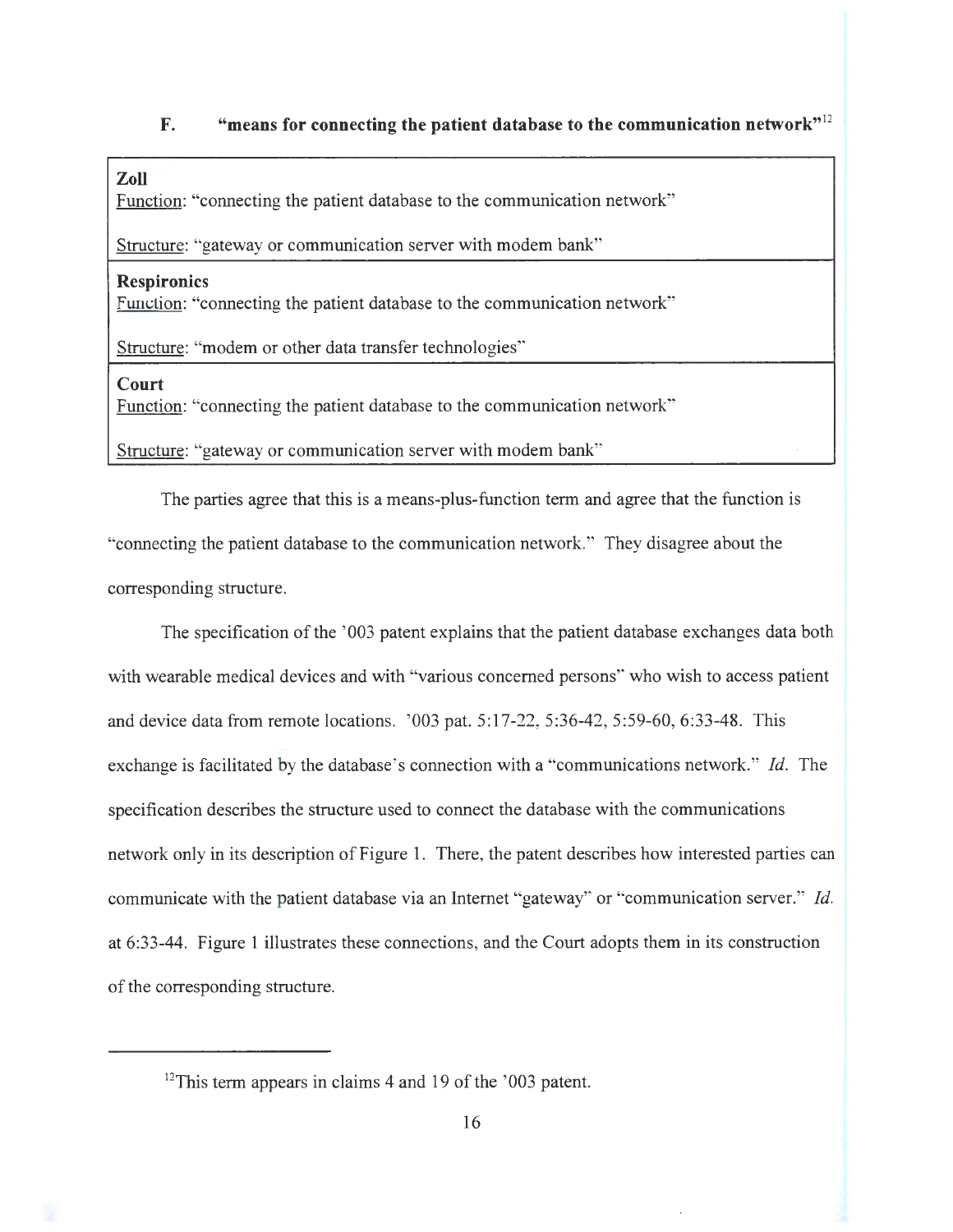The scope of a means-plus-function limitation does not include every structure disclosed in the specification that is capable of performing the claimed function; rather, a particular structure falls within the scope of the claims only if the specification "clearly links or associates that structure to the function." *Noah Sys., Inc. v. Intuit Inc.*, 675 F.3d 1302, 1311 (Fed. Cir. 2012). As Respironics notes, the specification discusses various other means by which devices can connect with a communications network, but none of these describes a connection between

the *patient database* and communications network. Because the specification of the ' 003 patent

clearly links only the previously-described structures to the function of connecting the patient

database to a communications network, the Court has limited its construction to those structures.

# **G. "means for exchanging" I "means for transmitting" <sup>13</sup>**

# **Zoll**

Function (claim 4, 19): "exchanging information between the medical device and the patient database and transmitting the [specified information and data] to the patient database via the communication network"

Function (claim 8): "transmitting the patient medical information from the medical device to the patient database"

Structure: "data modem(s), the server(s) on which the patient database resides, and a gateway or communication server with a modem bank"

# **Respironics**

Function (exchanging): "exchanging information between the medical device and the patient database and transmitting the [specified information and data] to the patient database via the communication network"

Function: (transmitting in claim 8)

Structure: "internal or external modem or a base station with a modem, or other data transfer technologies"

<sup>&</sup>lt;sup>13</sup>This term appears in claims 4, 8, and 19 of the '003 patent.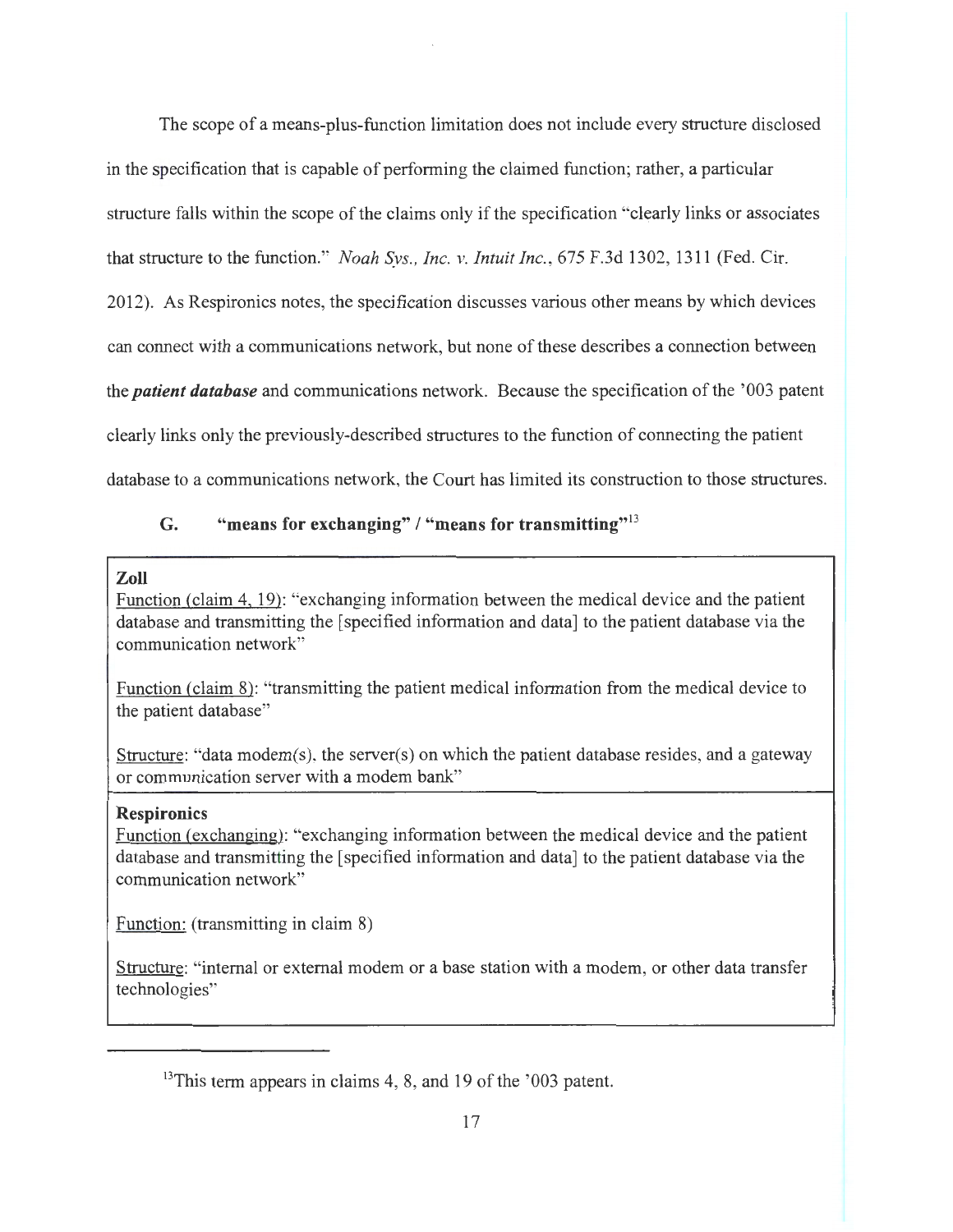#### **Court**

Function (claim 4, 19): "exchanging information between the medical device and the patient database and transmitting the [specified information and data] to the patient database via the communication network"

Function (claim 8): "transmitting the patient medical information from the medical device to the patient database"

Structure: "data modem(s), the server(s) on which the patient database resides, and a gateway or communication server with a modem bank"

The parties agree that this is a means-plus-function term and further agree that the associated functions are as listed in the claims. They disagree about the corresponding structure.

The function described involves exchanging and transmitting information between the wearable device and patient database via the communications network. The patent links this function both to structures associated with the device and to structures associated with the patient database. As explained above in connection with the term "means for connecting the medical device," the specification links "modems or other data transfer technologies" to the function of connecting the medical device to the communications network. Similarly, as explained in connection with the term "means for connecting the patient database," the specification links "gateway or communication server with a modem bank" to the function of connecting the patient database to the communications network. The Court adopts both of these structures in the present construction.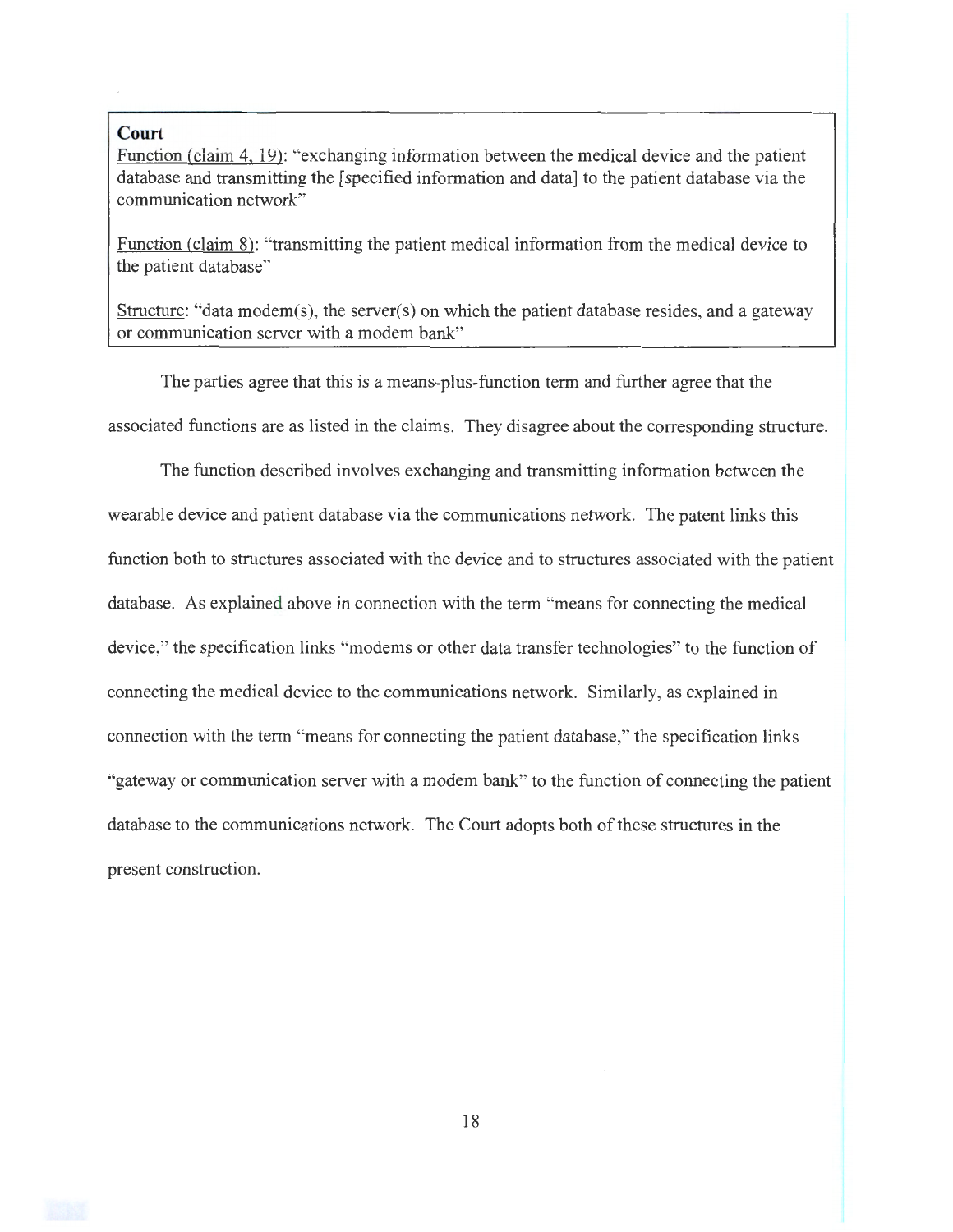# **H. "means for accessing the patient database via the communication network" <sup>14</sup>**

# **Zoll**

Function: "accessing the patient database via the communication network"

Structure: "a website and server(s)"

#### **Respironics**

Function: "accessing the patient database via the communication network"

Structure: "Home or office computer"

#### **Court**

Function: "accessing the patient database via the communication network"

Structure: "a website and server(s)"

The parties agree that this is a means-plus-function term and that the associated functions are as listed in the claims. They disagree about the corresponding structure.

The disputed claim term appears in a limitation that describes a "system . . . including means for accessing the patient database via the communication network, wherein medical personnel can analyze the patient medical information from a remote location." ' 003 pat. col. 11 :46-49. Respironics asserts that the structure corresponding to this function is a "home or office computer," citing language in the Abstract of the ' 003 patent that describes the invention as allowing "physicians and technicians . . . to access the [database] from any home or office computer" and language elsewhere in the specification that describes the invention as enabling distribution of data "to remote computers." *Id.* at 5:28-32. The Court agrees with Zoll that these are examples of the devices from which patient data may be accessed, and are distinct from the claimed "means for accessing the patient database," which refers to the web site and servers

 $14$ This term appears in claim 16 of the '003 patent.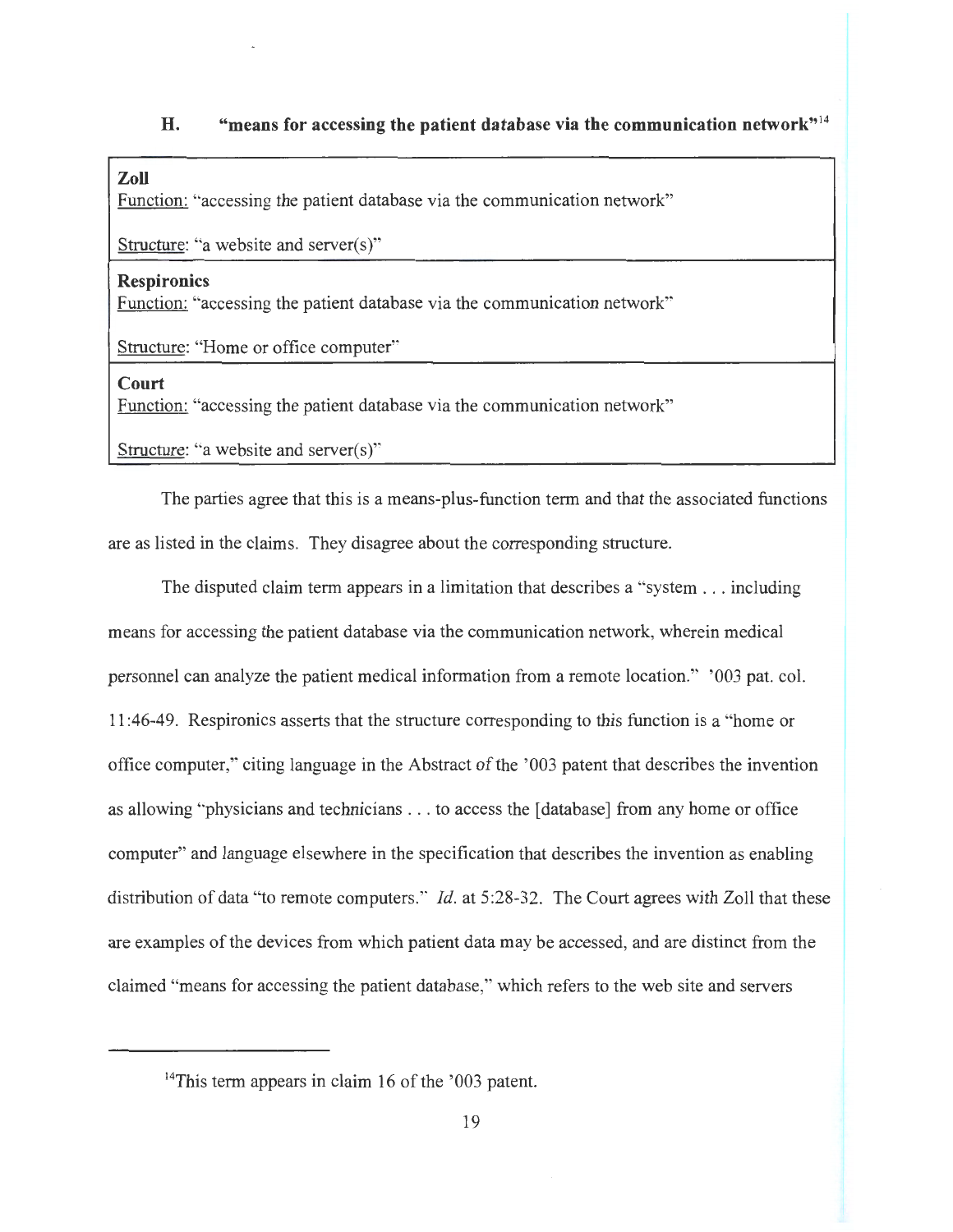described throughout the specification. *Id.* at 4:4-6, 6:62-67, 8:33-48.

# IV. **CONCLUSION**

The Court will deny Plaintiff's motion to strike as moot and will construe the disputed terms as explained above. An appropriate Order follows.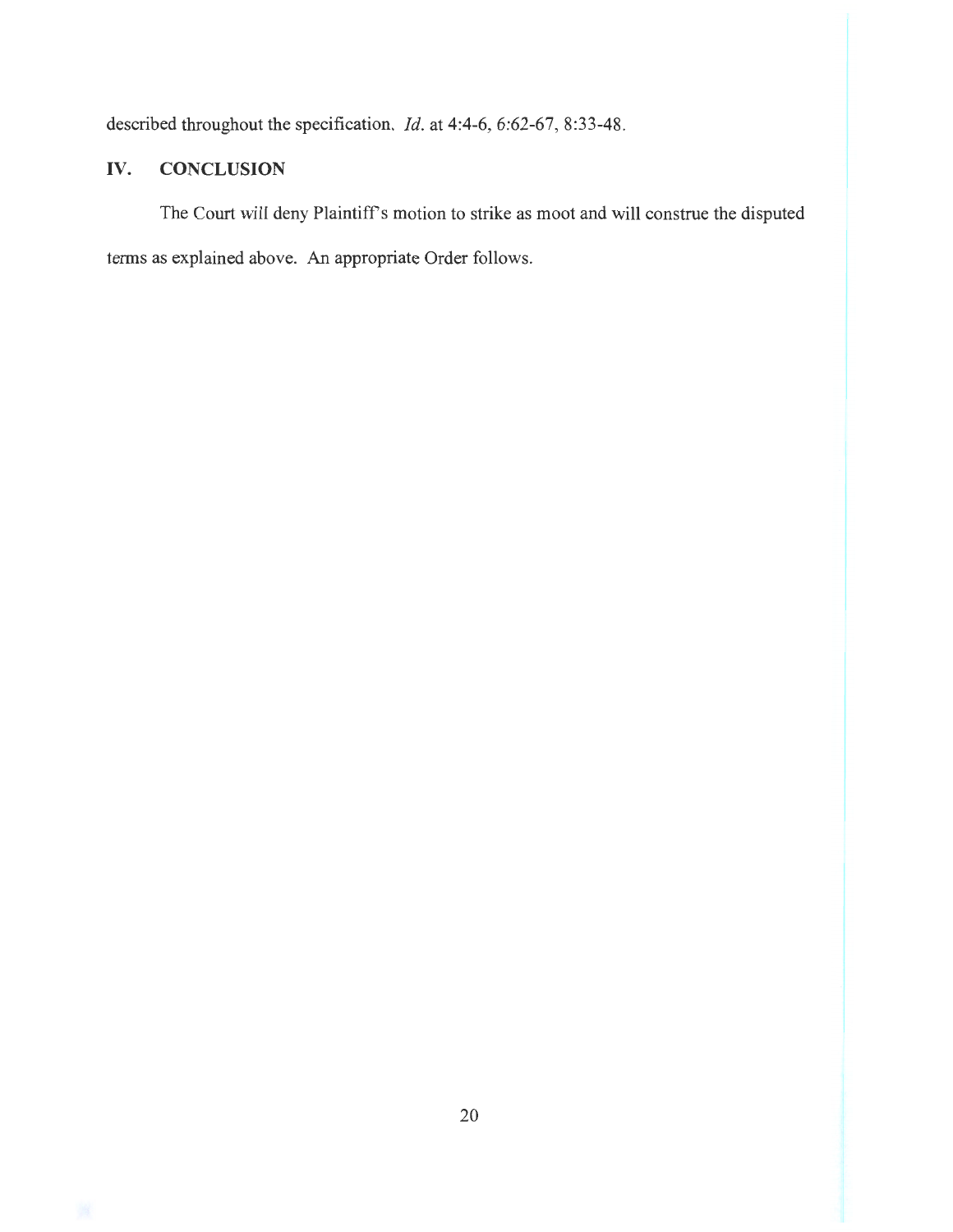# IN THE UNITED STATES DISTRICT COURT FOR THE DISTRICT OF DELAWARE

| ZOLL MEDICAL CORPORATION, |                      |
|---------------------------|----------------------|
|                           |                      |
| Plaintiff,                |                      |
|                           |                      |
| v.                        | C.A. No. 12-1778-LPS |
|                           |                      |
| RESPIRONICS, INC.,        |                      |
|                           |                      |
| Defendant.                |                      |
|                           |                      |
|                           |                      |

# **ORDER**

At Wilmington, this 29th day of April, 2016:

For the reasons set forth in the Memorandum Opinion issued this date,

IT IS HEREBY ORDERED that Plaintiff's motion to strike (D.I. 114) is DENIED AS MOOT.

IT IS FURTHER ORDERED that the disputed claim terms of U.S. No. 6,681 ,003 (the "'003 patent") are construed follows:

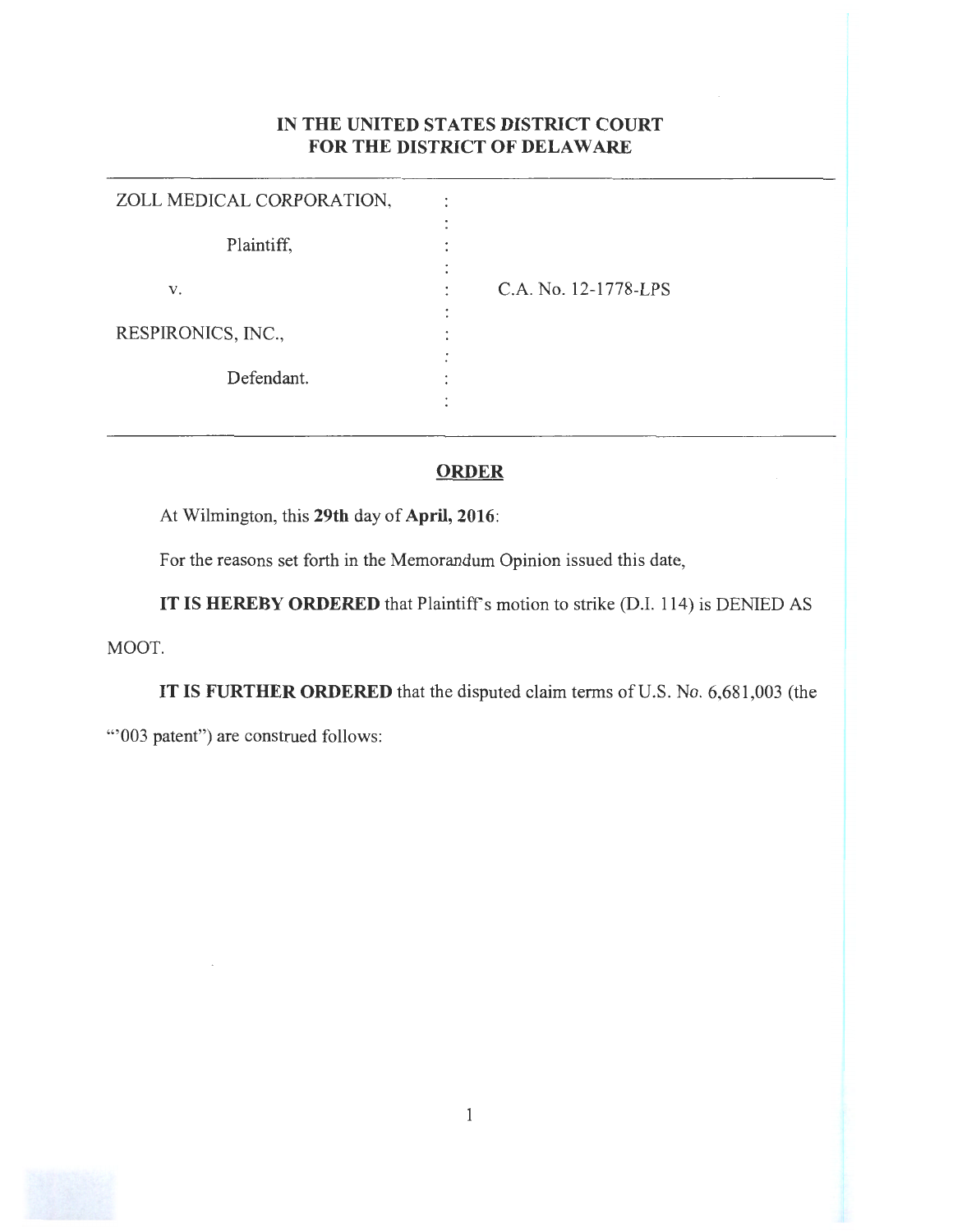| <b>Claim Term</b>                                                                                                             | <b>Court's Construction</b>                                                                                                                                                 |
|-------------------------------------------------------------------------------------------------------------------------------|-----------------------------------------------------------------------------------------------------------------------------------------------------------------------------|
| "wearable medical device" /<br>"worn by the patient"                                                                          | "wearable medical device": "A medical device designed<br>to be worn in its entirety on a patient's body"                                                                    |
| [ $'003$ patent, claims 2, 4, and 19]                                                                                         | "worn by the patient": "worn in its entirety by the patient<br>as opposed to merely interfacing with the patient"                                                           |
| "information database" /<br>"patient database"                                                                                | "a storage location for data and/or information"                                                                                                                            |
| $[$ '003 patent, claims 4 and 19]                                                                                             |                                                                                                                                                                             |
| "storage means"                                                                                                               | "memory"                                                                                                                                                                    |
| $[$ '003 patent, claim 2]                                                                                                     |                                                                                                                                                                             |
| "means for monitoring and<br>storing"                                                                                         | Function: "monitoring and storing [the specified]<br>information and data]"                                                                                                 |
| [ $'003$ patent, claims 4, 5, and 19]                                                                                         | Structure (monitoring): holter monitor or wearable cardiac<br>defibrillator monitor                                                                                         |
|                                                                                                                               | Structure (storing): "memory"                                                                                                                                               |
| "means for connecting the<br>medical device" / "means for<br>downloading device parameters<br>software to the medical device" | Function: "connecting the medical device to the<br>communication network; downloading device parameter<br>software to the medical device from the communication<br>network" |
| $[2003$ patent, claims 4 and 19]                                                                                              | Structure: "internal or external modem, or a base station<br>with a modem, or other data transfer technologies"                                                             |
| "means for connecting the<br>patient database to the<br>communication network"                                                | Function: "connecting the patient database to the<br>communication network"<br>Structure: "gateway or communication server with                                             |
| ['003 patent, claims 4 and 19]                                                                                                | modem bank"                                                                                                                                                                 |